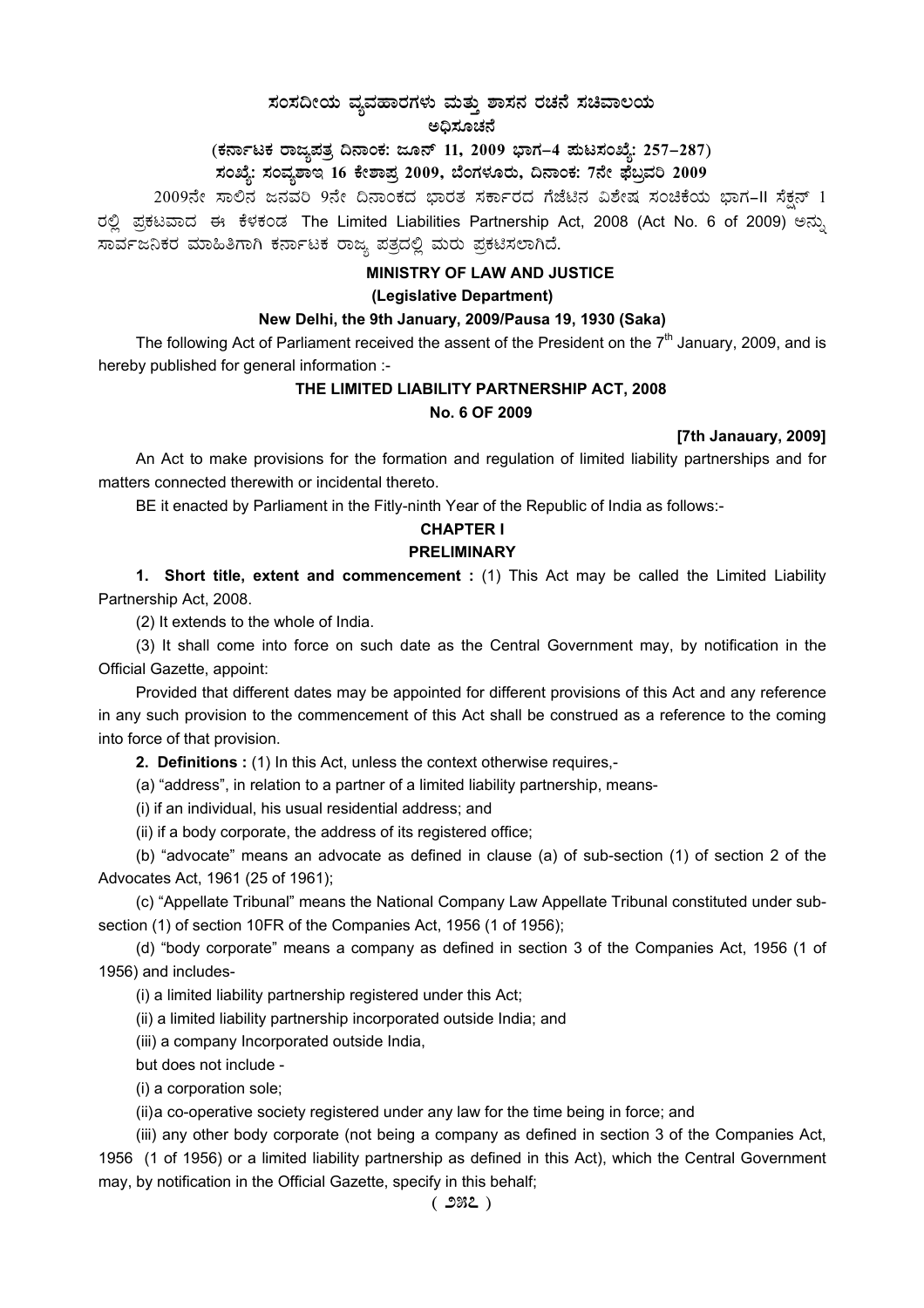(e) "business" includes every trade, profession, service and occupation;

(f) "chartered accountant" means a chartered accountant as defined in clause (b) of sub-section (1) of section 2 of the Chartered Accountants Act, 1949 (38 of 1949) and who has obtained a certificate of practice under sub-section (1) of section 6 of that Act;

(g) "company secretary" means a company secretary as defined in clause (c) of sub-section (1) of section 2 of the Company Secretaries Act, 1980 (56 of 1980) and who has obtained a certificate of practice under sub-section (1) of section 6 of that Act;

(h) "Cost accountant" means a cost accountant as defined in clause (b) of sub-section (1) of section 2 of the Cost and Works Accountants Act, 1959 (23 of 1959) and who has obtained a certificate of practice under sub-section (1) of section 6 of that Act;

(i) "Court", with respect to any offence under this Act, means the Court having jurisdiction as per the provisions of section 77;

(j) "designated partner" means any partner designated as such pursuant to section 7;

(k) "entity" means any body corporate and includes, for the purposes of sections 18, 46,47,48,49, 50,52 and 53, a firm setup under the Indian Partnership Act, 1932 (9 of 1932);

(l) "financial year", in relation to a limited liability partnership, means the period from the 1st day of April of a year to the 31st day of March of the following year:

Provided that in the case of a limited liability partnership incorporated after the 30th day of September of a year, the financial year may end on the 31st day of March of the year next following that year;

(m) "foreign limited liability partnership" means a limited liability partnership formed, incorporated or registered outside India which establishes a place of business within India;

(n) "limited liability partnership" means a partnership formed and registered under this Act;

(o) "limited liability partnership agreement" means any written agreement between the partners of the limited liability partnership or between the limited liability partnership and its partners which determines the mutual rights and duties of the partners and their rights and duties in relation to that limited liability partnership;

(p) "name", In relation to a partner of a limited liability partnership, means-

(i) If an individual, his forename, middle name and surname; and

(ii) if a body corporate, its registered name;

(q) "partner", in relation to a limited liability partnership, means any person who becomes a partner in the limited liability partnership in accordance with the limited liability partnership agreement;

(r) "prescribed" means prescribed by rules made under this Act;

(s) "Registrar" means a Registrar, or an Additional, a Joint, a Deputy or an Assistant Registrar, having the duty of registering companies under the Companies Act, 1956 (1 of 1956);

(t) "Schedule" means a Schedule to this Act;

(u) "Tribunal" means the National Company Law Tribunal constituted under sub-section (1) of section 1 0FB of the Companies Act, 1956 (1 of 1956).

(2) Words and expressions used and not defined in this Act but defined in the Companies Act, 1956 (1 of 1956) shall have the meanings respectively assigned to them in that Act.

### **CHAPTER II**

### **NATURE OF LIMITED LIABILITY PARTNERSHIP**

**3. Limited liability partnership to be body corporate :** (1) A limited liability partnership is a body corporate formed and incorporated under this Act and is a legal entity separate from that of its partners.

(2) A limited liability partnership shall have perpetual succession.

(3) Any change in the partners of a limited liability partnership shall not affect the existence, rights or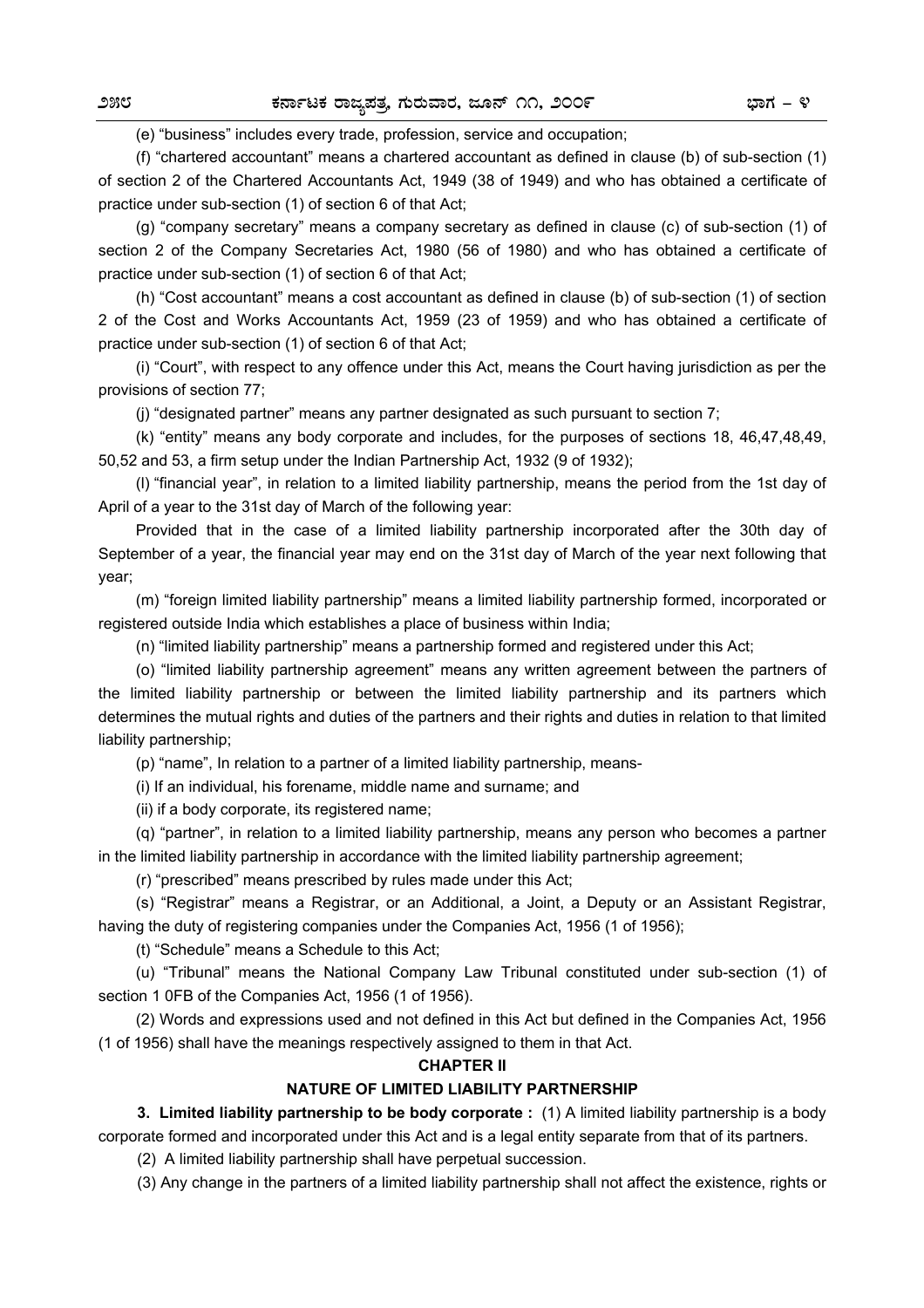liabilities of the limited liability partnership.

**4. Non-applicability of the Indian Partnership Act, 1932 :** Save as otherwise provided, the provisions of the Indian Partnership Act, 1932 (9 of 1932) shall not apply to a limited liability partnership.

**5. Partners :** Any Individual or body corporate may be a partner in a limited liability partnership:

Provided that an individual shall not be capable of becoming a partner of a limited liability partnership, if-

(a) he has been found to be of unsound mind by a Court of competent jurisdiction and the finding is in force;

(b) he is an undischarged insolvent; or

(c) he has applied to be adjudicated as an insolvent and his application is pending.

**6. Minimum number of partners :** (1) Every limited liability partnership shall have at least two partners.

(2) If at any time the number of partners of a limited liability partnership is reduced below two and the limited liability partnership carries on business for more than six months while the number is so reduced, the person, who is the only partner of the limited liability partnership during the time that it so carries on business after those six months and has the knowledge of the fact that it is carrying on business with him alone, shall be liable personally for the obligations of the limited liability partnership Incurred during that period.

**7. Designated partners :** (1) Every limited liability partnership shall have at least two designated partners who are individuals and at least one of them shall be a resident in India:

Provided that in case of a limited liability partnership in which all the partners are bodies corporate or in which one or more partners are individuals and bodies corporate, at least two individuals who are partners of such limited liability partnership or nominees of such bodies corporate shall act as designated partners.

**Explanation.-** For the purposes of this section, the term "resident in India" means a person who has stayed in india for a period of not less than one hundred and eighty-two days during the immediately preceding one year.

(2) Subject to the provisions of sub-section (1),-

(i) if the incorporation document-

(a) specifies who are to be designated partners, such persons shall be designated partners on incorporation; or

(b) states that each of the partners from time to time of limited liability partnership is to be designated partner, every such partner shall be a designated partner;

(ii) any partner may become a designated partner by and in accordance with the limited liability partnership agreement and a partner may cease to be a designated partner in accordance with limited liability partnership agreement.

(3) An individual shall not become a designated partner in any limited liability partnership unless he has given his prior consent to act as such to the limited liability partnership in such form and manner as may be prescribed.

(4) Every limited liability partnership shall file with the registrar the particulars of every individual who has given his consent to act as designated partner in such form and manner as may be prescribed within thirty days of his appointment.

(5) An individual eligible to be a designated partner shall satisfy such conditions and requirements as may be prescribed.

(6) Every designated partner of a limited liability partnership shall obtain a Designated Partner Identification Number (DPIN) from the Central Government and the provisions of sections 266A to 266G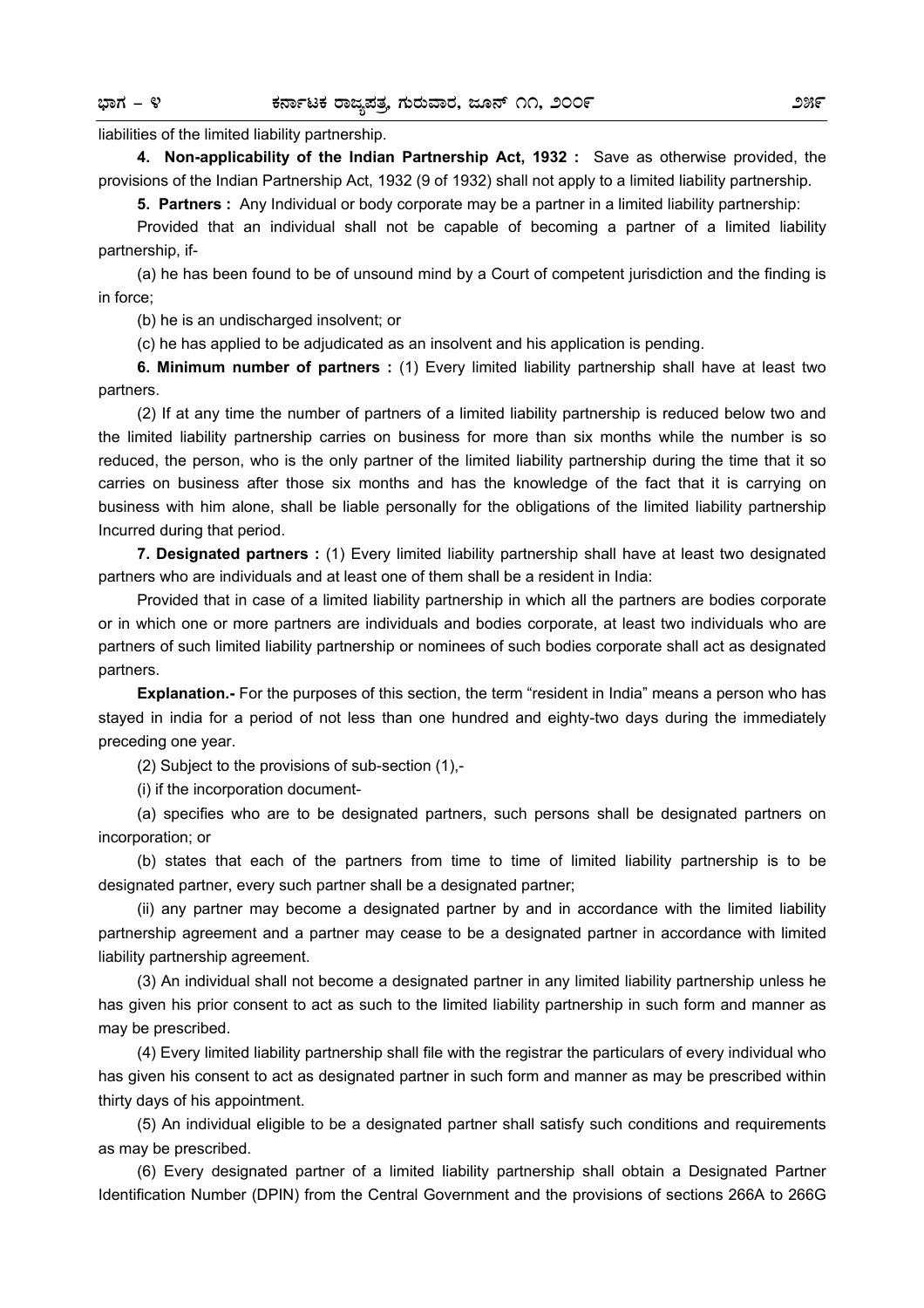(both inclusive) of the Companies Act,.1956 (1 of 1956) shall apply mutatis mutandis for the said purpose.

**8. Liabilities of designated partners :** Unless expressly provided otherwise in this Act, a designated partner shall be-

(a) responsible for the doing of all acts, matters and things as are required to be done by the limited liability partnership in respect of compliance of the provisions of this Act including filing of any document, return, statement and the like report pursuant to the provisions of this Act and as may be specified in the limited liability partnership agreement; and

(b) liable to all penalties imposed on the limited liability partnership for any contravention of those provisions.

**9. Changes in designated partners :** A limited liability partnership may appoint a designated partner within thirty days of a vacancy arising for any reason and provisions of sub-section (4) and subsection (5) of section 7 shall apply in respect of such new designated partner:

Provided that if no designated partner is appointed, or if at any time there is only one designated partner, each partner shall be deemed to be a designated partner.

**10. Punishment for contravention of sections 7,8 and 9 :** (1) if the limited liability partnership contravenes the provisions of sub - section (l) " of section 7, the limited liability partnership and its every partner shall be punishable with fine which shall not be less than ten thousand rupees but which may extend to five lakh rupees.

(2) If the limited liability partnership contravenes the provisions of sub-section (4) and sub-section (5) of section 7, section 8 or section 9, the limited liability partnership and its every partner shall be punishable with fine which shall not be less than ten thousand rupees but which may extend to one lakh rupees.

### **CHAPTERIII**

### **INCORPORATION OF LIMITED LIABILITY PARTNERSHIP AND MATTERS INCIDENTAL THERETO**

**11. Incorporation document :** (1) For a limited liability partnership to be incorporated,-

(a) two or more persons associated for carrying on a lawful business with a view to profit shall subscribe their names to an incorporation document;

 (b) the incorporation document shall be filed in such manner and with such fees, as may be prescribed with the Registrar of the State in which the registered office of the limited liability partnership is to be situated; and

 (c) there shall be filed along with the incorporation document, a statement in the prescribed form, made by either an advocate, or a Company Secretary or a Chartered Accountant or a Cost Accountant, who is engaged in the formation of the limited liability partnership and by any one who subscribed his name to the incorporation document, that all the requirements of this Act and the rules made thereunder have been complied with, in respect of incorporation and matters precedent and incidental thereto.

(2) The incorporation document shall-

(a) be in a form as may be prescribed;

(b) state the name of the limited liability partnership;

(c) state the proposed business of the limited liability partnership;

(d) state the address of the registered office of the limited liability partnership;

 (e) state the name and address of each of the persons who are to be partners of the limited liability partnership on incorporation;

 (f) state the name and address of the persons who are to be designated partners of the limited liability partnership on incorporation;

 (g) contain such other information concerning the proposed limited liability partnership as may be prescribed.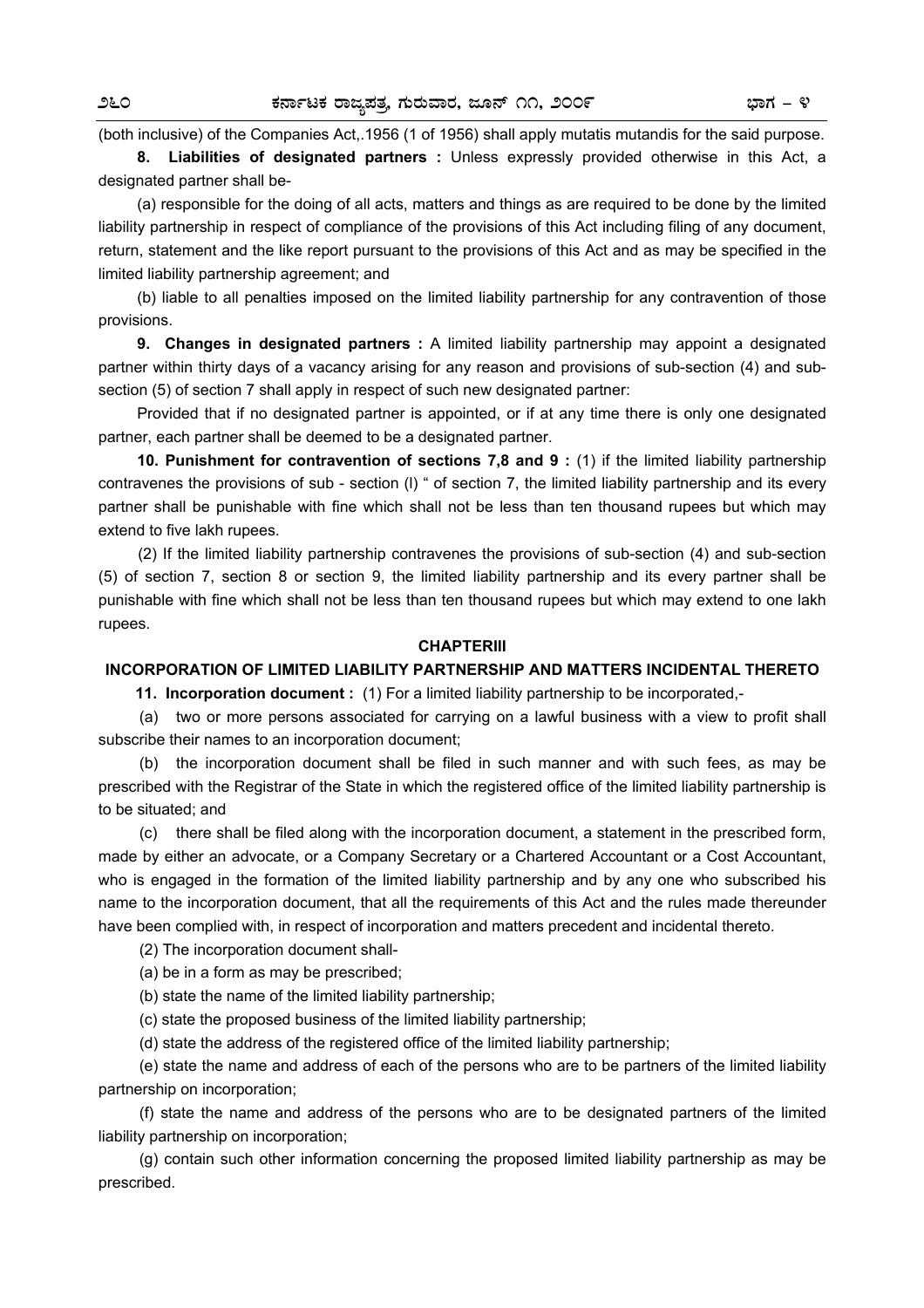(3) If a person makes a statement under clause (c) of sub-section (I) which he-

(a) knows to be false; or

(b) does not believe to be true,

 shall be punishable with imprisonment for a term which may extend to two years and with fine which shall not be less than ten thousand rupees but which may extend to five lakh rupees.

**12. Incorporation by registration :** (1) When the requirements imposed by clauses (b) and (c) of sub-section (1) of section 11 have been complied with, the Registrar shall retain the incorporation document and, unless the requirement imposed by clause (a) of that sub-section has not been complied with, he shall, within a period of fourteen days –

(a) register the incorporation document; and

(b) give a certificate that the limited liability partnership is incorporated by the name specified therein.

(2) The Registrar may accept the statement delivered under clause (c) of sub-section (I) of section 11 as sufficient evidence that the requirement imposed by clause (a) of that sub-section has been complied with.

(3) The certificate issued under clause (b) of sub-section (1) shall be signed by the• Registrar and authenticated by his official seal.

(4) The certificate shall be conclusive evidence that the limited liability partnership is incorporated by the name specified therein.

**13. Registered office of limited liability partnership and change therein :** (1) Every limited liability partnership shall have a registered office to which all communications and notices may be addressed and where they shall be received.

(2) A document may be served on a limited liability partnership or a partner or designated partner thereof by sending it by post under a certificate of posting or by registered post or by any other manner, as may be prescribed, at the registered office and any other address specifically declared by the limited liability partnership for the purpose, in such form and manner as may be prescribed.

(3) A limited liability partnership may change the place of its registered office and file the notice of such change with the Registrar in such form and manner and subject to such conditions as may be prescribed and any such change shall take effect only upon such filing.

(4) If the limited liability partnership contravenes any provisions of this section, the limited liability partnership and its every partner shall be punishable with fine which shall not be less than two thousand rupees but which may extend to twenty-five thousand rupees.

**14. Effect of registration :** On registration, a limited liability partnership shall, by its name, be capable of—

(a) suing and being sued;

(b) acquiring, owning, holding and developing or disposing of property, whether movable or immovable, tangible or intangible;

(c) having a common seal, if it decides to have one; and

(d) doing and suffering such other acts and things as bodies corporate may lawfully do and suffer.

**15. Name :** (1) Every limited liability partnership shall have either the words "limited liability partnership" or the acronym "LLP" as the last words of its name.

(2) No limited liability partnership shall be registered by a name which, in the opinion of the Central Government is -

(a) undesirable; or

(b) identical or too nearly resembles to that of any other partnership firm or limited liability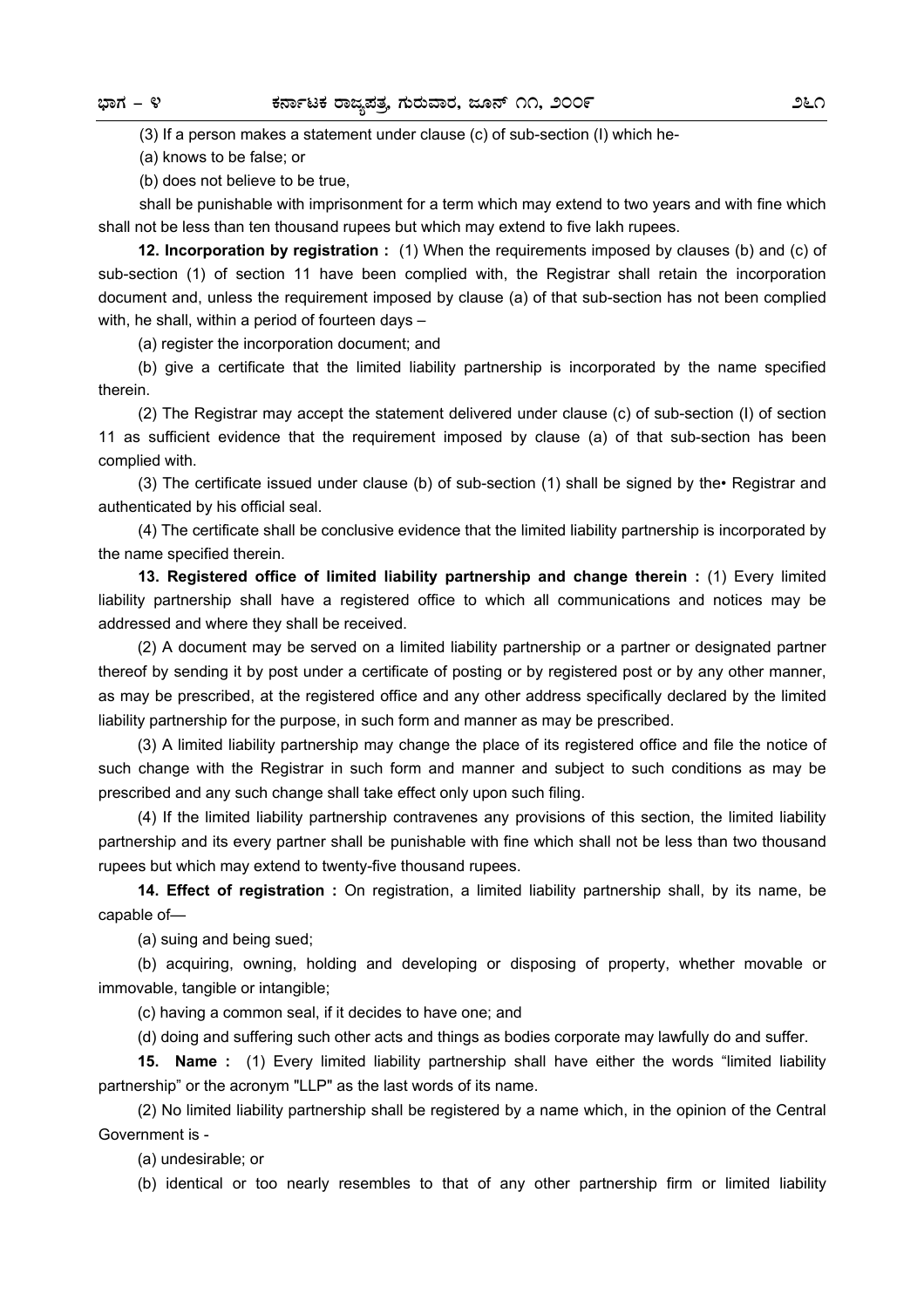partnership or body corporate or a registered trade mark, or a trade mark which is the subject matter of an application for registration of any other person under the Trade Marks Act, 1999 (47 of 1999).

**16. Reservation of name :** (1) A person may apply in such form and manner and accompanied by such fee as may be prescribed to the Registrar for the reservation of a name set out in the application as-

(a) the name of a proposed limited liability partnership; or

(b) the name to which a lImited liabilIty partnership proposes to change its name

(2) Upon receipt of an application under sub-section (1) and on payment of the prescribed fee, the Registrar may, if he is satisfied, subject to the rules prescribed by the Central Government in the matter, that the name to be reserved is not one which may be rejected on any ground referred to in sub-section (2) of section 15. reserve the name for a period of three months from the date of intimation by the Registrar.

**17. Change of name of limited liability partnership :** (1) Notwithstanding anything contained in sections 15 and 16, where the Central Government is satisfied that a limited liability partnership has been registered (whether through inadvertence or otherwise and whether originally or by a change of name) under a name which-

(a) is a name referred to in sub-section (2) of section 15: 'or

(b) is identical with or too nearly resembles the name of any other limited liability partnership or body corporate or other name as to be likely to be mistaken for it,

the Central Government may direct such limited liability partnership to change its name, and the limited liability partnership shall comply with the said direction within three months after the date of the direction or such longer period as the Central Government may allow.

(2) Any limited liability partnership which fails to comply with a direction given under sub-section (1) shall be punishable with fine which shall not be less than ten thousand rupees but which may extend to five lakh rupees and the designated partner of such limited liability partnership shall be punishable with fine which shall not be less than ten thousand rupees but which may extend to one lakh rupees.

**18. Application for direction to change name in certain circumstances :** (1) Any entity which already has a name similar to the name of a limited liability partnership which has been incorporated subsequently, may apply, in such manner as may be prescribed, to the Registrar to give a direction to any limited liability partnership, on a ground referred to in section 17 to change its name.

(2) The Registrar shall not consider any application under sub-section (1) to give a direction to a limited liability partnership on the ground referred to in clause (b) of sub-section (I) of section 17 unless the Registrar receives the application within twenty-four months from the date of registration of the limited liability partnership under that name.

**19. Change of registered name :** Any limited liability partnership may change its name registered with the Registrar by-filing with him a notice of such change in such form and manner and on payment of such fees as may be prescribed.

**20. Penalty for improper use of words "limited liability partnership" or "LLP" :** If any person or persons carry on business under any name or title of which the words "Limited Liability Partnership" or "LLP" or any contraction or imitation thereof is or are the last word or words, that person or each of those persons shall, unless duly incorporated as limited liability partnership, be punishable with fine which shall not be less than fifty thousand rupees but which may extend to five lakh rupees.

**21. Publication of name and limited liability :** (1) Every limited liability partnership shall ensure that its invoices, official correspondence and publications bear the following, namely:—

(a) the name, address of its registered office and registration number of the limited liability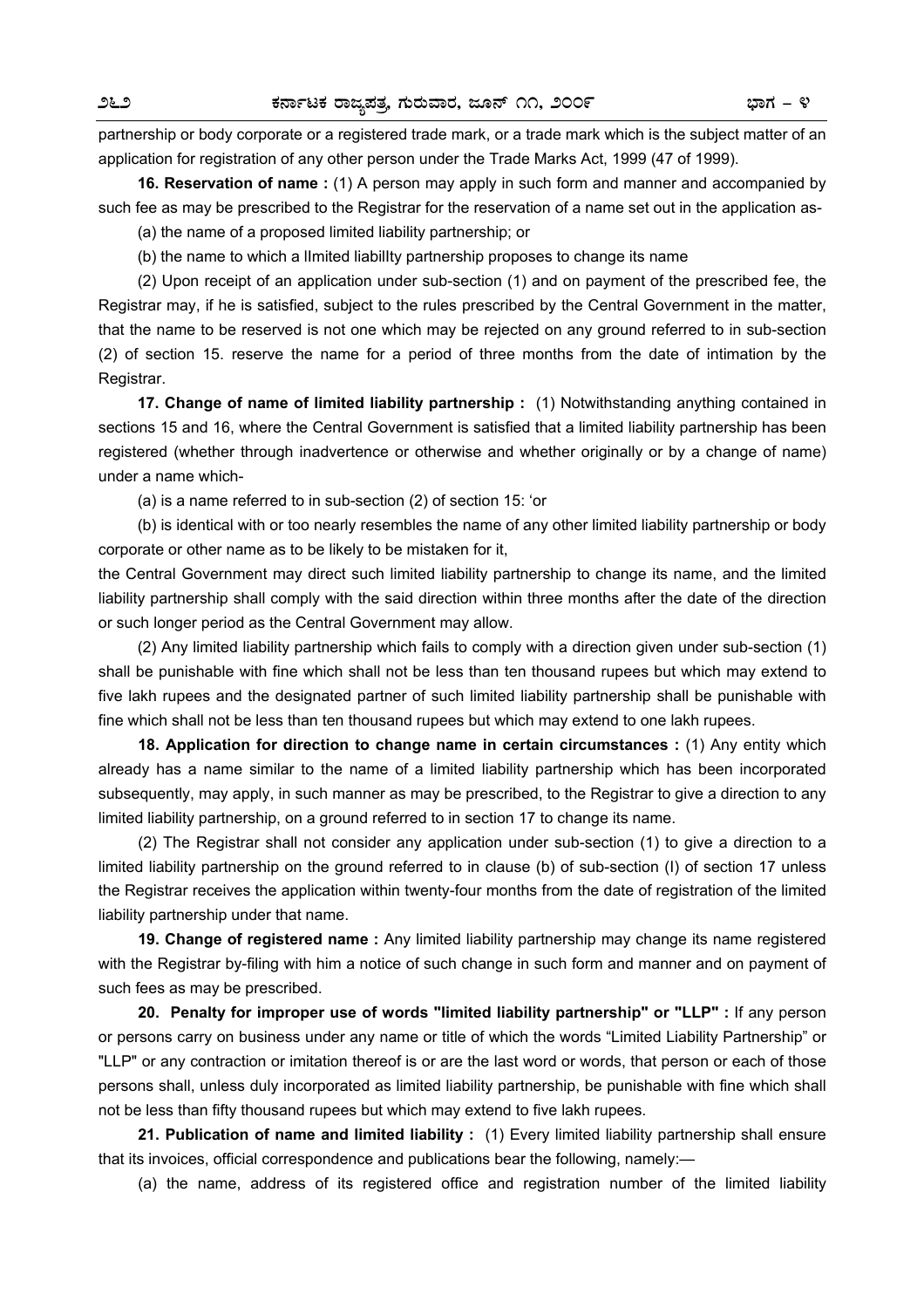partnership; and

(b) a statement that it is registered with limited liability.

(2) Any limited liability partnership which contravenes the provisions of sub-section (I) shall be punishable with fine which shall not be less than two thousand rupees but which may extend to twentyfive thousand rupees.

### **CHAPTER IV**

### **PARTNERS AND THEIR RELATIONS**

**22. Eligibility to be partners :** On the incorporation of a limited liability partnership, the persons who subscribed their names to the incorporation document shall be its partners and any other person may become a partner of the limited liability partnership by and in accordance with the limited liability partnership agreement.

**23. Relationship of partners :** (1) Save as otherwise provided by this Act, the mutual rights and duties of the partners of a limited liability partnership, and the mutual rights and duties of a limited liability partnership and its partners, shall be governed by the limited liability partnership agreement between the partners, or between the limited liability partnership and its partners.

(2) The limited liability partnership agreement and any changes, if any, made therein shall be filed with the Registrar in such Form, manner and accompanied by such fees as may be prescribed.

(3) An agreement in writing made before the incorporation of a limited liability partnership between the persons who subscribe their names to the incorporation document may impose obligations on the limited liability partnership, provided such agreement is ratified by all the partners after the incorporation of the limited liability partnership.

(4) In the absence of agreement as to any matter, the mutual rights and duties of the partners and the mutual rights and duties of the limited liability partnership and the partners shall be determined by the provisions relating to that matter as are set- out in the First Schedule.

**24. Cessation of partnership interest :** (1) A person may cease to be a partner of a limited liability partnership in accordance with an agreement with the other partners or, in the absence of agreement with the other partners as to cessation of being a partner, by giving a notice in writing of not less than thirty days to the other partners of his intention to resign as partner.

(2) A person shall cease to be a partner of a limited liability partnership—

(a) on his death or dissolution of the limited liability partnership; or

(b) if he is declared to be of unsound mind by a competent court; or

(c) if he has applied to be adjudged as an insolvent or declared as an insolvent.

(3) Where a person has ceased to be a partner of a limited liability partnership (hereinafter referred to as "former partner"), the former partner is to be regarded (in relation to any person dealing with the limited liability partnership) as stilt being a partner of the limited liability partnership unless—

(a) the person has notice that the former partner has ceased to be a partner of the limited liability partnership; or

(b) notice that the former partner has ceased to be a partner of the limited liability partnership has been delivered to the Registrar.

(4) The cessation of a partner from the limited liability partnership does not by itself discharge the partner from any obligation to the limited liability partnership or to the other partners or to any other person which he incurred while being a partner.

(5) Where a partner of a limited liability partnership ceases to be a partner, unless otherwise provided in the limited liability partnership agreement, the former partner or a person entitled to his share in consequence of the death or insolvency of the former partner, shall be entitled to receive from the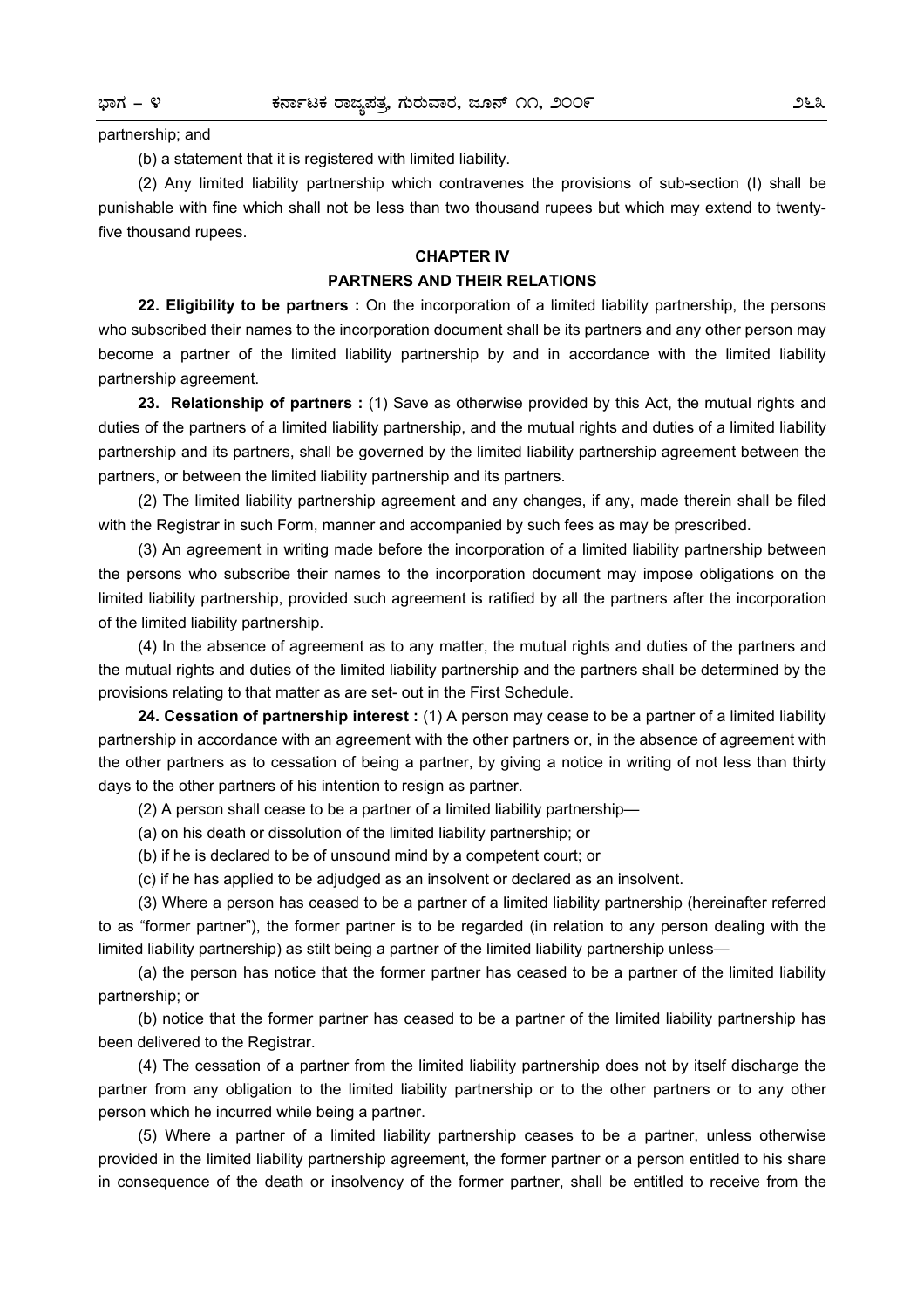### limited liability partnership-

(a) an amount equal to the capital contribution of the former partner actually made to the limited liability partnership; and

(b) his right to share in the accumulated profits of the limited liability partnership, after the deduction of accumulated losses of the limited liability partnership, determined as at the date the former partner ceased to be a partner.

(6) A former partner or a person entitled to his share in consequence of the death or insolvency of the former partner shall not have any right to interfere in the management of the limited liability partnership

**25. Registration of changes in partners :** (1) Every partner shall inform the limited liability partnership of any change in his name or address within a period of fifteen days of such change.

(2) A limited liability partnership shall—

(a) where a person becomes or ceases to be a partner, file a notice with the Registrar within thirty days from the date he becomes or ceases to be a partner; and

(b) where there is any change in the name or address of a partner, file a notice with the Registrar within thirty days of such change.

(3) A notice filed with the Registrar under sub - section (2)-

(a) shall be in such form and accompanied by such fees as may be prescribed;

(b) shall be signed by the designated partner of the limited liability partnership and authenticated in a manner as may be prescribed; and

(c) if it relates to an incoming partner, shall contain a statement by such partner that he consents to becoming a partner, signed by him and authenticated in the manner as may be prescribed.

(4) If the limited liability partnership contravenes the provisions of sub-section (2), the limited liability partnership and every designated partner of the limited liability partnership shall be punishable with fine which shall not be less than two thousand rupees but which may extend to twenty-five thousand rupees.

(5) If any partner contravenes the provisions of sub-section (I), such partner shall be punishable with fine which shall not be less than two thousand rupees but which may extend to twenty-five thousand rupees.

(6) Any person who ceases to be a partner of a limited liability partnership may himself file with the Registrar the notice referred to in sub-section (3) if he has reasonable cause to believe that the limited liability partnership may not file the notice with the Registrar and in case of any such notice filed by a partner, the Registrar shall obtain a confirmation to this effect from the limited liability partnership unless the limited liability partnership has also filed such notice:

Provided that where no confirmation is given by the limited liability partnership within fifteen days, the registrar shall register the notice made by a person ceasing to be a partner under this section.

### **CHAPTER V**

### **EXTENT AND LIMITATION OF LIABILITY OF LIMITED LIABILITY PARTNERSHIP AND PARTNERS**

**26. Partner as agent :** Every partner of a limited liability partnership is, for the purpose of the business of the limited liability partnership, the agent of the limited liability partnership, but not of other partners.

**27. Extent of liability of limited liability partnership :** (1) A limited liability partnership is not bound by anything done by a partner in dealing with a person if—

(a) the partner in fact has no authority to act for the limited liability partnership in doing a particular act; and

(b) the person knows that he has no authority or does not know or believe him to be a partner of the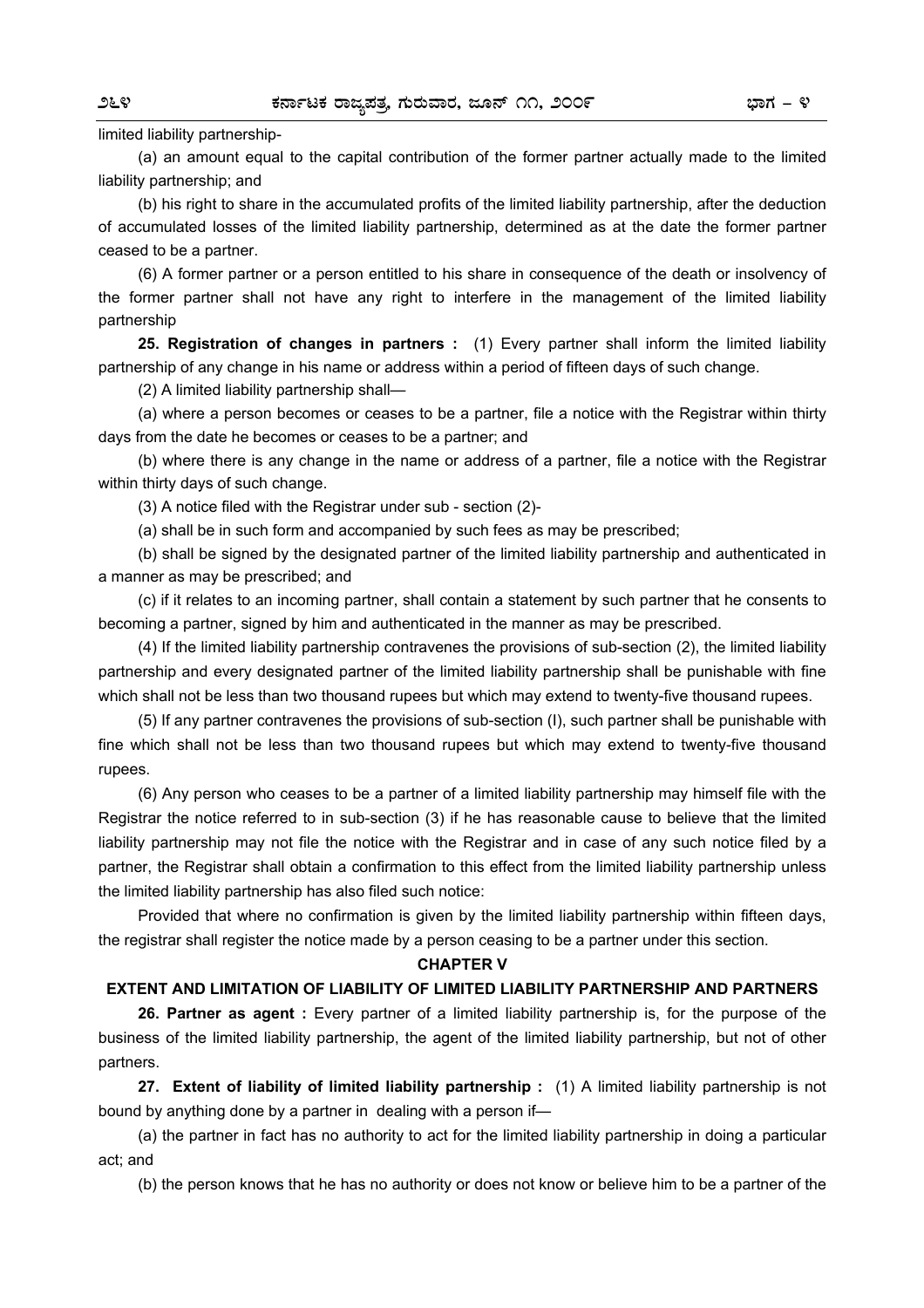### limited liability partnership.

(2) The limited liability partnership is liable if a partner of a limited liability partnership is liable to any person as a result of a wrongful act or omission on his part in the course of the business of the limited liability partnership or with its authority

(3) An obligation of the limited liability partnership whether arising in contract or otherwise, shall be solely the obligation of the limited liability partnership.

(4) The liabilities of the limited liability partnership shall be met out of the property of the limited liability partnership.

**28. Extent of liability of partner :** (1) A partner is not personally liable, directly or indirectly for an obligation referred to in sub - section (3) of section 27 solely by reason of being a partner of the limited liability partnership.

(2) The provisions of sub-section (3) of section 27 and sub-section (1) of this section shall not affect the personal liability of a partner for his own wrongful act or omission, but a partner shall not be personally liable for the wrongful act or omission of any other partner of the limited liability partnership.

**29. Holding out :** (1) Any person, who by words spoken or written or by conduct, represents himself, or knowingly permits himself to be represented to be a partner in a limited liability partnership is liable to any person who has on the faith of any such representation given credit to the limited liability partnership, whether the person representing himself or represented to be a partner does or does not know that the representation has reached the person so giving credit:

Provided that where any credit is received by the limited liability partnership as a result of such representation, the limited liability partnership shall, without prejudice to the liability of the person so representing himself or represented to be a partner, be liable to the extent of credit received by it or any financial benefit derived thereon.

(2) Where after a partner's death the business is continued in the same limited liability partnership name, the continued use of that name or of the deceased partner's name as a part thereof shall not of itself make his legal representative or his estate liable for any act of the limited liability partnership done after his death.

**30. Unlimited liability in case of fraud :** (1) In the event of an act carried out by a limited liability partnership, or any of its partners, with intent to defraud creditors of the limited liability partnership or any other person, or for any fraudulent purpose, the liability of the limited liability partnership and partners who acted with intent to defraud creditors or for any fraudulent purpose shall-be unlimited for all or any of the debts or other liabilities of the limited liability partnership:

Provided that in case any such act is carried out by a partner, the limited liability partnership is liable to the same extent as the partner unless it is established by the limited liability partnership that such act was without the knowledge or the authority of the limited liability partnership.

(2) Where any business is carried on with such intent or for such purpose as mentioned in subsection (1), every person who was knowingly a party to the carrying on of the business in the manner aforesaid shall be punishable with imprisonment for a term which may extend to two years and with fine which shall not be less than fifty thousand rupees but which may extend to five Iakh rupees.

(3) Where a limited liability partnership or any partner or designated partner or employee of such limited liability partnership has conducted the affairs of the limited liability partnership in a fraudulent manner, then without prejudice to any criminal proceedings which may arise under any law for the time being in force, the limited liability partnership and any such partner or designated partner or employee shall be liable to pay compensation to any person who has suffered any loss or damage by reason of such conduct: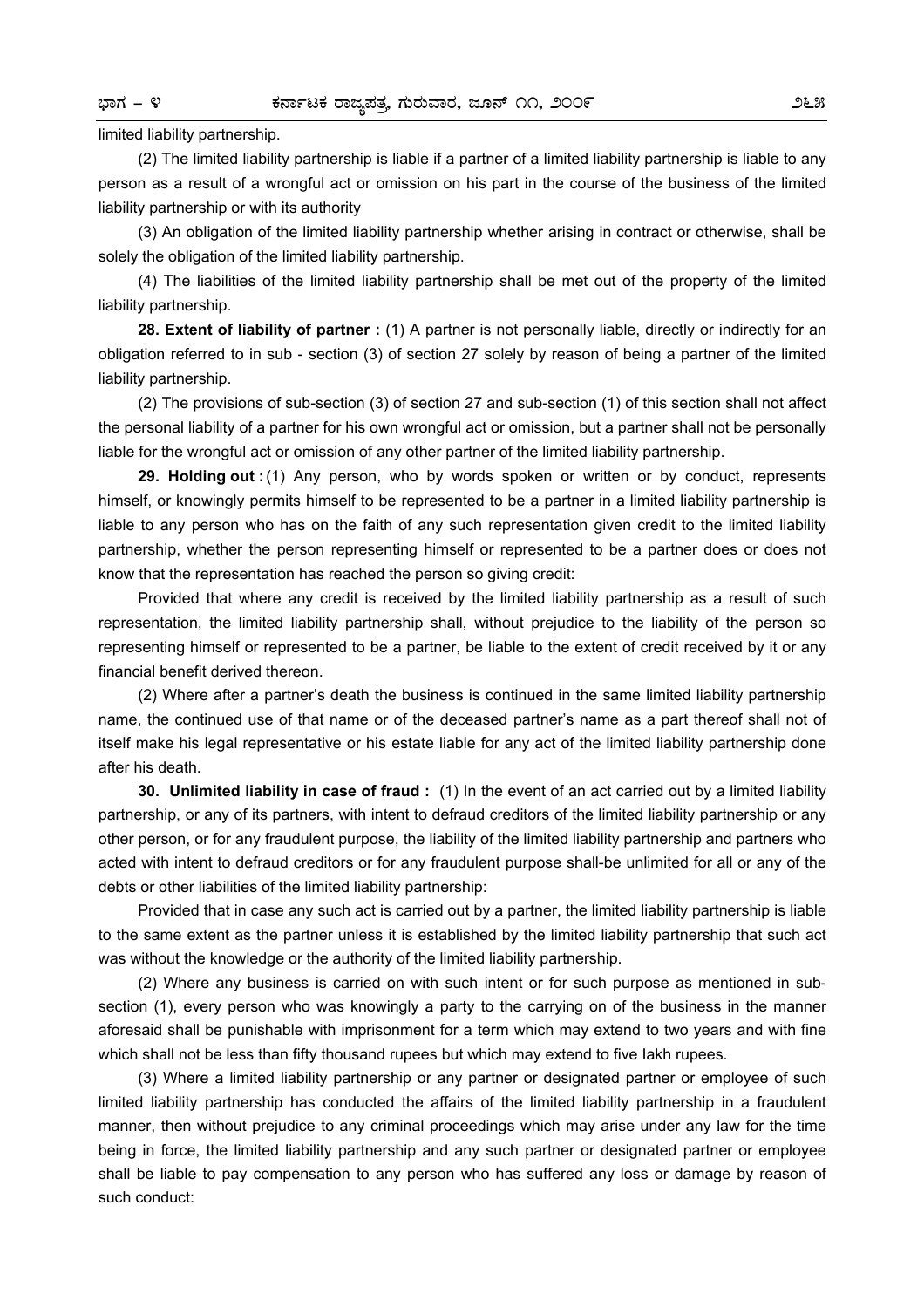Provided that such limited liability partnership shall not be liable if any such partner or designated partner or employee has acted fraudulently without knowledge of the limited liability partnership.

**31. Whistle blowing :** 1) The Court or Tribunal may reduce or waive any penalty leviable against any partner or employee of a limited liability partnership, if it is satisfied that—

(a) such partner or employee of a limited liability partnership has provided useful information during investigation of such limited liability partnership; or

(b) when any information given by any partner or employee (whether or not during investigation) leads to limited liability partnership or any partner or employee of such limited liability partnership being convicted under this Act or any other Act.

(2) No partner or employee of any limited liability partnership may be discharged, demoted, suspended, threatened, harassed or in any other manner discriminated against the terms and conditions of his limited liability partnership or employment merely because of his providing information or causing information to be provided pursuant to sub-section (1).

### **CHAPTER VI**

### **CONTRIBUTIONS**

**32. Form of contribution :** (1) A contribution of a partner may consist of tangible, movable or immovable or intangible property or other benefit to the limited liability partnership, including money, promissory notes, other agreements to contribute cash or property, and contracts for services performed or to be performed.

2) The monetary value of contribution of each partner shall be accounted for and disclosed in the accounts of the limited liability partnership in the manner as may be prescribed.

**33. Obligation to contribute :** (1) The obligation of a partner to contribute money or other property or other benefit or to perform services for a limited liability partnership shall be as per the limited liability partnership agreement.

(2) A creditor of a limited liability partnership, which extends credit or otherwise acts in reliance on an obligation described in that agreement, without notice of any compromise between partners, may enforce the original obligation against such partner.

### **CHAPTER VII FINANCIAL DISCLOSURES**

**34. Maintenance of books of account, other records and audit, etc :** (1) The limited liability partnership shall maintain such proper books of account as may be prescribed relating to its affairs for each year of its existence on cash basis or accrual basis and according to double entry system of accounting and shall maintain the same at its registered office for such period as may be prescribed.

(2) Every limited liability partnership shall, within a period of six months from the end of each financial year, prepare a Statement of Account and Solvency for the said financial year as at the last day of the said financial year in such form as may be prescribed, and such statement shall be signed by the designated partners of the limited liability partnership.

(3) Every limited liability partnership shall file within the prescribed time, the Statement of Account and Solvency prepared pursuant to sub-section (2) with the Registrar every year in such form and manner and accompanied by such fees as may be prescribed.

(4) The accounts of limited liability partnerships shall be audited in accordance with such rules as may be prescribed:

Provided that the Central Government may, by notification in the Official Gazette, exempt any class or classes of limited liability partnerships from the requirements of this sub-section.

(5) Any limited liability partnership which fails to comply with the provisions of this section shall be punishable with fine which shall not be less than twenty-five thousand rupees but which may extend to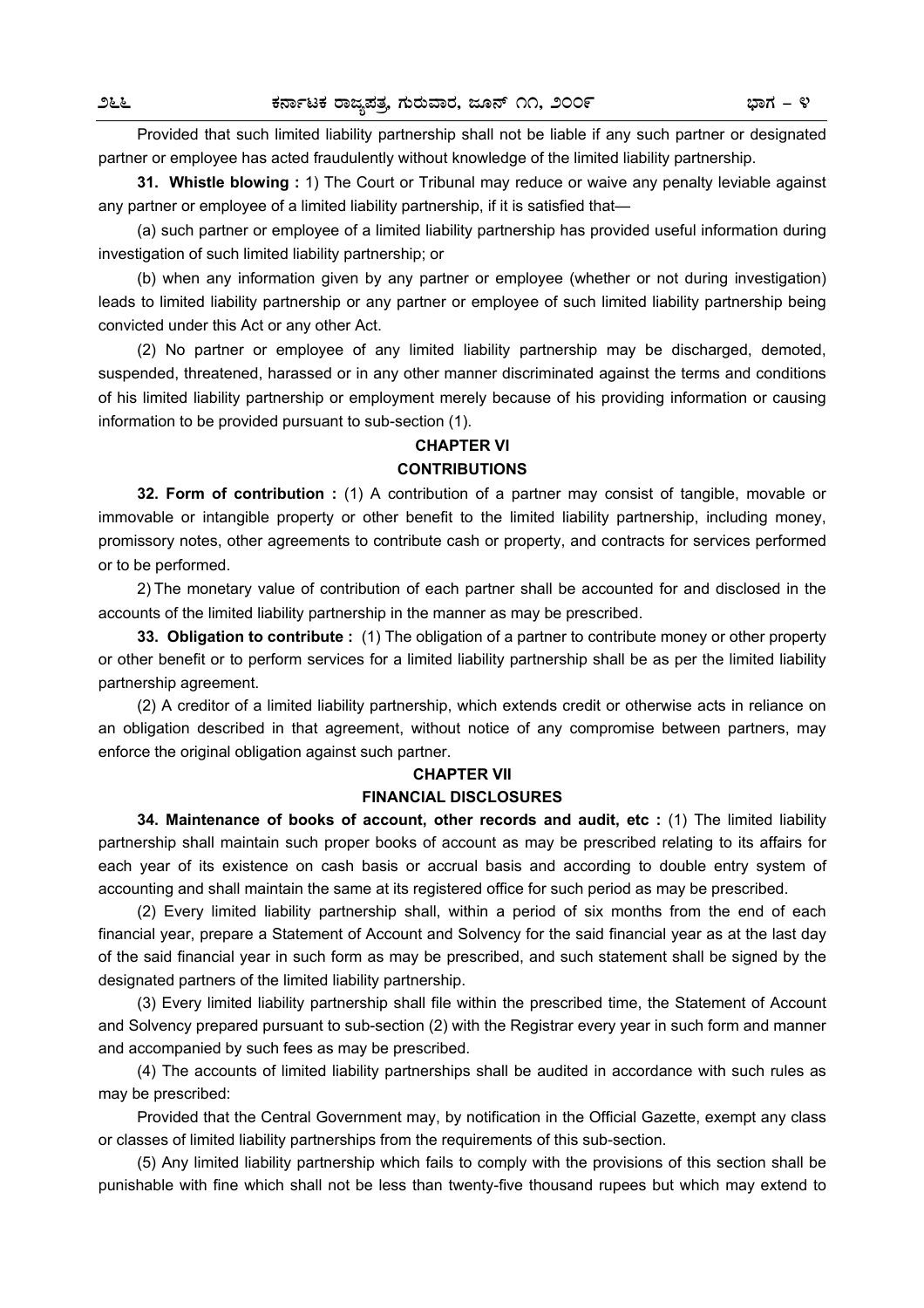five lakh rupees and every designated partner of such limited liability partnership shall be punishable with fine which shall not be less than ten thousand rupees but which may extend to one lakh rupees.

**35. Annual return :** (1) Every limited liability partnership shall file an annual return duly authenticated with the Registrar within sixty days of closure of its financial year in such form and manner and accompanied by such fee as may be prescribed.

(2) Any limited liability partnership which fails to comply with the provisions of this section shall be punishable with fine which shall not be less than twenty-five thousand rupees but which may extend to five lakh rupees.

(3) If the limited liability partnership contravenes the provisions of this section, the designated partner of such limited liability partnership shall be punishable with fine which shall not be less than ten thousand rupees but which may extend to one lakh rupees.

**36. Inspection of documents kept by Registrar :** The incorporation document, names of partners and changes, if any, made therein, Statement of Account and Solvency and annual return filed by each limited liability partnership with the Registrar shall be available for inspection by any person in such manner and on payment of such fee as may be prescribed.

**37. Penalty for false statement :** if in any return, statement or other document required by or for the purposes of any of the provisions of this Act, any person makes a statement—

(a) which is false in any material particular, knowing it to be false; or

(b) which omits any material fact knowing it to be material,

 he shall, save as otherwise expressly provided in this Act, be punishable with imprisonment for a term which may extend to two years, and shall also be liable to fine which may extend to five lakh rupees but which shall not be less than one lakh rupees.

 **38. Power of Registrar to obtain information :** (1) In order to obtain such information as the Registrar may consider necessary for the purposes of carrying out the provisions of this Act, the Registrar may require any person including any present or former partner or designated partner or employee of a limited liability partnership to answer any question or make any declaration or supply any details or particulars in writing to him within a reasonable period.

 (2) In case any person referred to in sub-section (1) does not answer such question or make such declaration or supply such details or particulars asked for by the Registrar within a reasonable time or time given by the Registrar or when the Registrar is not satisfied with the reply or declaration or details or particulars provided by such person, the Registrar shall have power to summon that person to appear before him or an inspector or any other public officer whom the Registrar may designate, to answer any such question or make such declaration or supply such details, as the case may be.

 (3) Any person who, without lawful excuse, fails to comply with any summons or requisition of the Registrar under this section shall be punishable with fine which shall not be less than two thousand rupees but which may extend to twenty-five thousand rupees.

 **39. Compounding of offences :** The Central Government may compound any offence under this Act which is punishable with fine only, by collecting from a person reasonably suspected of having committed the offence, a sum which may extend to the amount of the maximum fine prescribed for the offence.

 **40. Destruction of old records :** The Registrar may destroy any document filed or registered with him in physical form or in electronic form in accordance with such rules as may be prescribed.

 **41. Enforcement of duty to make returns, etc :** (1) If any limited liability partnership is in default in complying with—

 (a) any provisions of this Act or of any other law which requires the filing in any manner with the Registrar of any return, account or other document or the giving of notice to him of any matter; or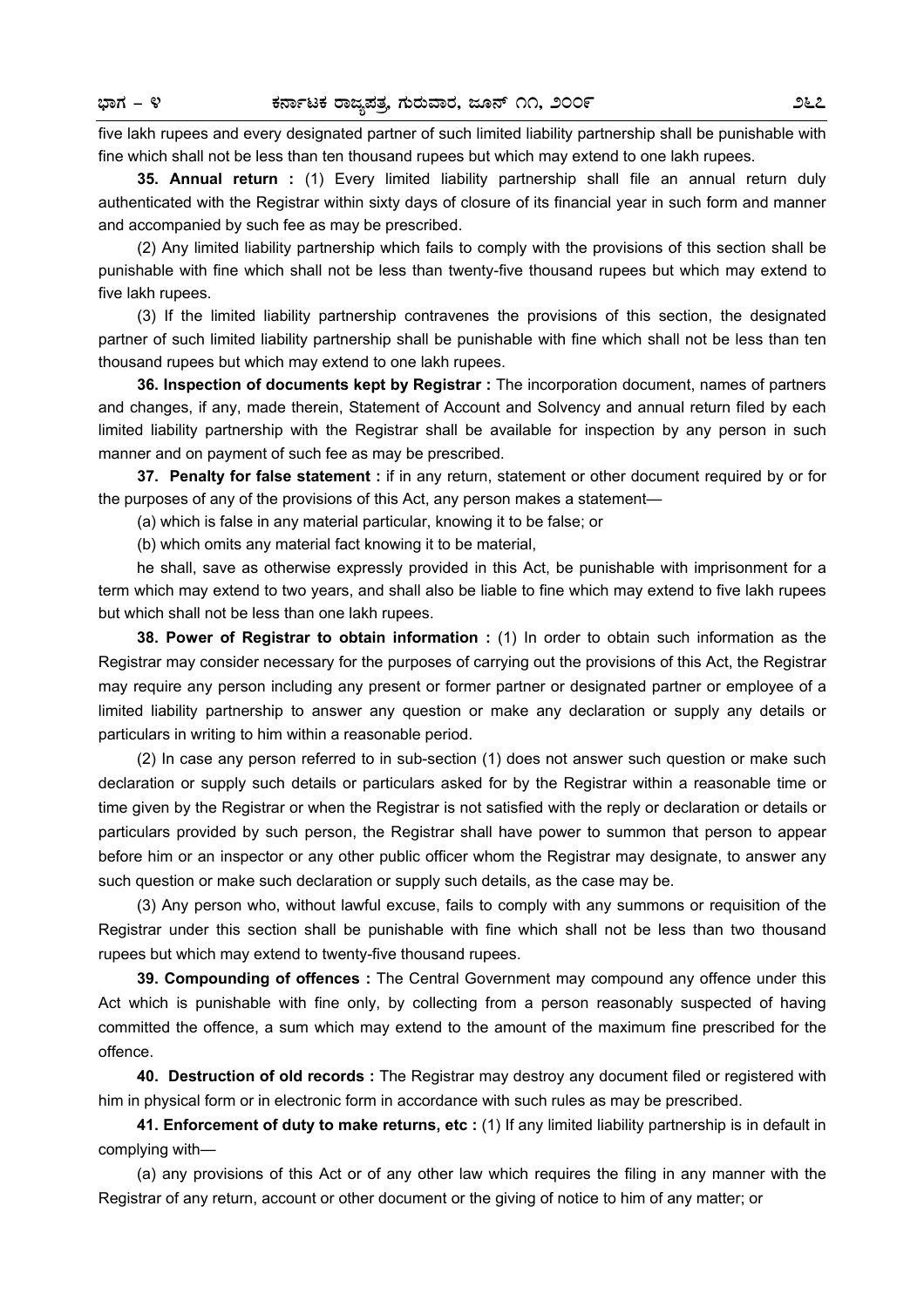(b) any request of the Registrar to amend or complete and resubmit any document or to submit a fresh document,

and fails to make good the default within fourteen days after the service on the limited liability partnership of a notice requiring it to be done, the Tribunal may, on application by the Registrar, make an order directing that limited liability partnership or its designated partners or its partners to make good the default within such time as specified in the order.

 (2) Any such order may provide that all the costs of and incidental to the application shall be borne by that limited liability partnership.

 (3) Nothing in this section shall limit the operation of any other provision of this Act or any other law imposing penalties in respect of any default referred to in this section on that limited liability partnership.

### **CHAPTER VIII**

### **ASSIGNMENT AND TRANSFER OF PARTNERSHIP RIGHTS**

 **42. Partner's transferable interest :** (1) The rights of a partner to a share of the profits and losses of the limited liability partnership and to receive distributions in accordance with the limited liability partnership agreement are transferable either wholly or in part.

 (2) The transfer of any right by any partner pursuant to sub-section (1) does not by itself cause the disassociation of the partner or a dissolution and winding up of the limited liability partnership.

 (3) The transfer of right pursuant to this section does not, by itself, entitle the transferee or assignee to participate in the management or conduct of the activities of the limited liability partnership, or access information concerning the transactions of the limited liability partnership.

# **CHAPTER IX**

# **INVESTIGATION**

 **43. Investigation of the affairs of limited liability partnership :** (1) The Central Government shall appoint one or more competent persons as inspectors to investigate the affairs of a limited liability partnership and to report thereon in such manner as it may direct if—

 (a) the Tribunal, either suo motu, or on an application received from not less than one-fifth of the total number of partners of limited liability partnership, by order, declares that the affairs of the limited liability partnership ought to be investigated; or

 (b) any Court, by order, declares that the affairs of a limited liability partnership ought to be investigated.

 (2) The Central Government may appoint one or more competent persons as inspectors to investigate the affairs of a limited liability partnership and to report on them in such manner as it may direct.

(3) The appointment of inspectors pursuant to sub-section (2) may be made,—

 (a) if not less than one - fifth of the total number of partners of the limited liability partnership make an application along with supporting evidence and security amount as may be prescribed; or

 (b) if the limited liability partnership makes an application that the affairs of the limited liability partnership ought to be investigated; or

(c) if, in the opinion of the Central Government, there are circumstances suggesting—

 (i) that the business of the limited liability partnership is being or has been conducted with an intent to defraud its creditors, partners or any other person, or otherwise for a fraudulent or unlawful purpose, or in a manner oppressive or unfairly prejudicial to some or any of its partners, or that the limited liability partnership was formed for any fraudulent or unlawful purpose; or

 (ii) that the affairs of the limited liability partnership are not being conducted in accordance with the provisions of this Act; or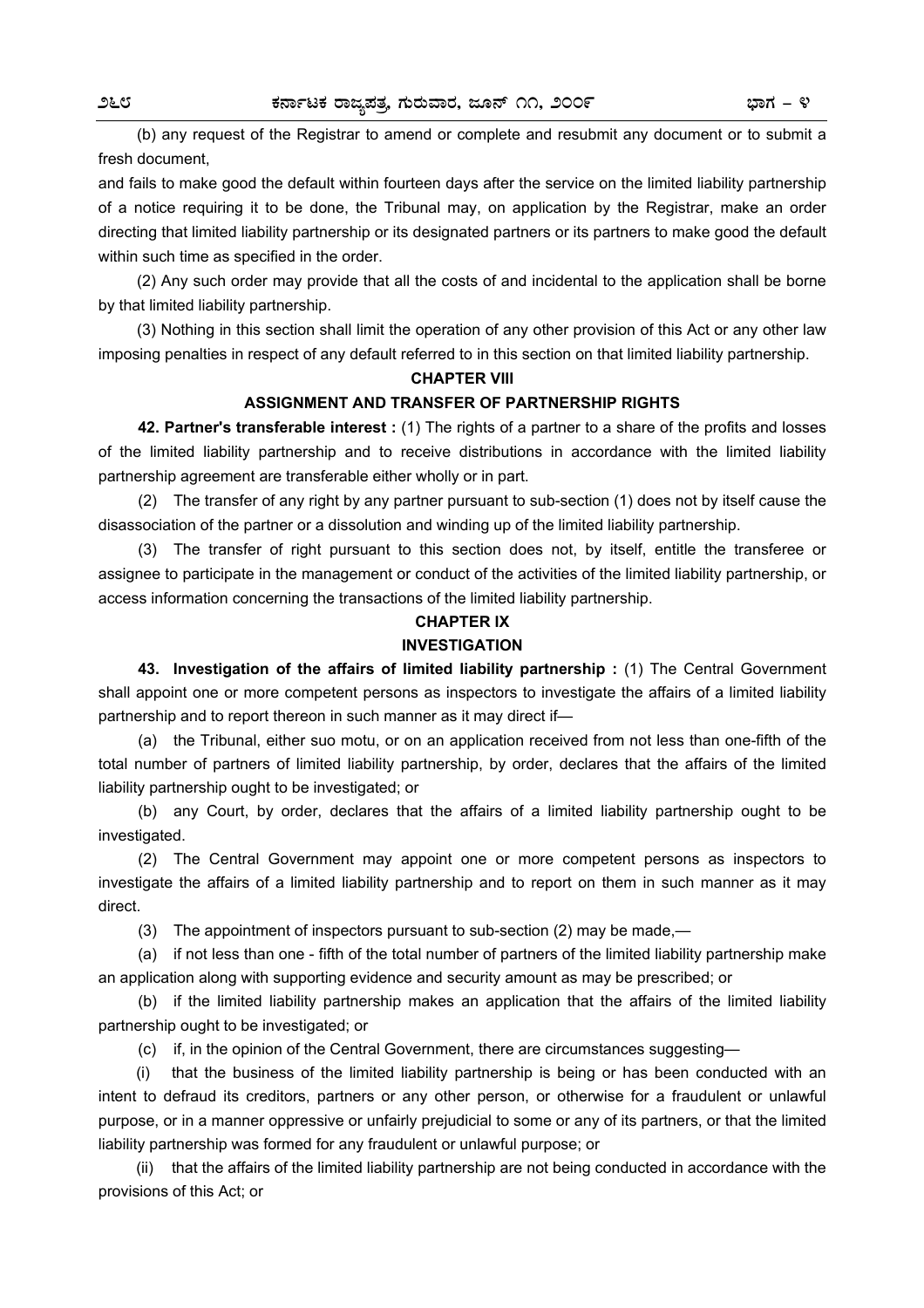(iii) that, on receipt of a report of the Registrar or any other investigating or regulatory agency, there are sufficient reasons that the affairs of the limited liability partnership ought to be investigated.

 **44. Application by partners for investigation :** An application by partners of the limited liability partnership under clause (a) of sub-section (1) of section 43 shall be supported by such evidence as the Tribunal may require for the purpose of showing that the applicants have good reason for requiring the investigation and the Central Government may, before appointing an inspector, require the applicants to give security, of such amount as may be prescribed, for payment of costs of the investigation.

 **45. Firm, body corporate or association not to be appointed as inspector :** No firm, body corporate or other association shall be appointed as an inspector.

**46. Power of inspectors to carry out investigation into affairs of related entities, etc :** (1) If an Inspector appointed by the Central Government to investigate the affairs of a limited liability partnership thinks it necessary for the purposes of his investigation to investigate also the affairs of an entity which has been associated in the past or is presently associated with the limited liability partnership or any present or former partner or designated partner of the limited liability partnership, the inspector shall have the power to do so and shall report on the affairs of the other entity or partner or designated partner, so far as he thinks that the results of his investigation thereof are relevant to the investigation of the affairs of the limited liability partnership.

(2) In the case of any entity or partner or designated partner referred to in sub-section (1), the inspector shall not exercise his power of investigating into, and reporting on, its or his affairs without obtaining the prior approval of the Central Government thereto:

Provided that before according approval under this sub-section, the Central Government shall give the entity or partner or designated partner a reasonable opportunity to show cause why such approval should not be accorded.

**47. Production of documents and evidence :** (1) It shall be the duty of the designated partner and partners of the limited liability partnership—

(a) to preserve and to produce before an inspector or any person authorised by him in this behalf with the previous approval of the Central Government, all books and papers of, or relating to, the limited liability partnership or, as the case may be, the other entity, which are in their custody or power; and

(b) otherwise to give to the inspector all assistance in connection with the investigation which they are reasonably able to give.

(2) The inspector may, with the previous approval of the Central Government, require any entity other than an entity referred to in sub-section (1) to furnish such information to, or produce such books and papers before him or any person authorised by him in this behalf, with the previous approval of that Government, as he may consider necessary, if the furnishing of such information or the production of such books and papers is relevant or necessary for the purposes of his investigation.

(3) The inspector may keep in his custody any books and papers produced under sub-section (1) or sub-section (2) for thirty days and thereafter shall return the same to the limited liability partnership, other entity or individual by whom or on whose behalf the books and papers are produced:

Provided that the inspector may call for the books and papers if they are needed again:

Provided further that if certified copies of the books and papers produced under sub-section (2) are furnished to the inspector, he shall return those books and papers to the entity or person concerned.

(4) An inspector may examine on oath—

(a) any of the persons referred to in sub-section (1);

(b) with the previous approval of the Central Government, any other person in relation to the affairs of the limited liability partnership or any other entity, as the case may be; and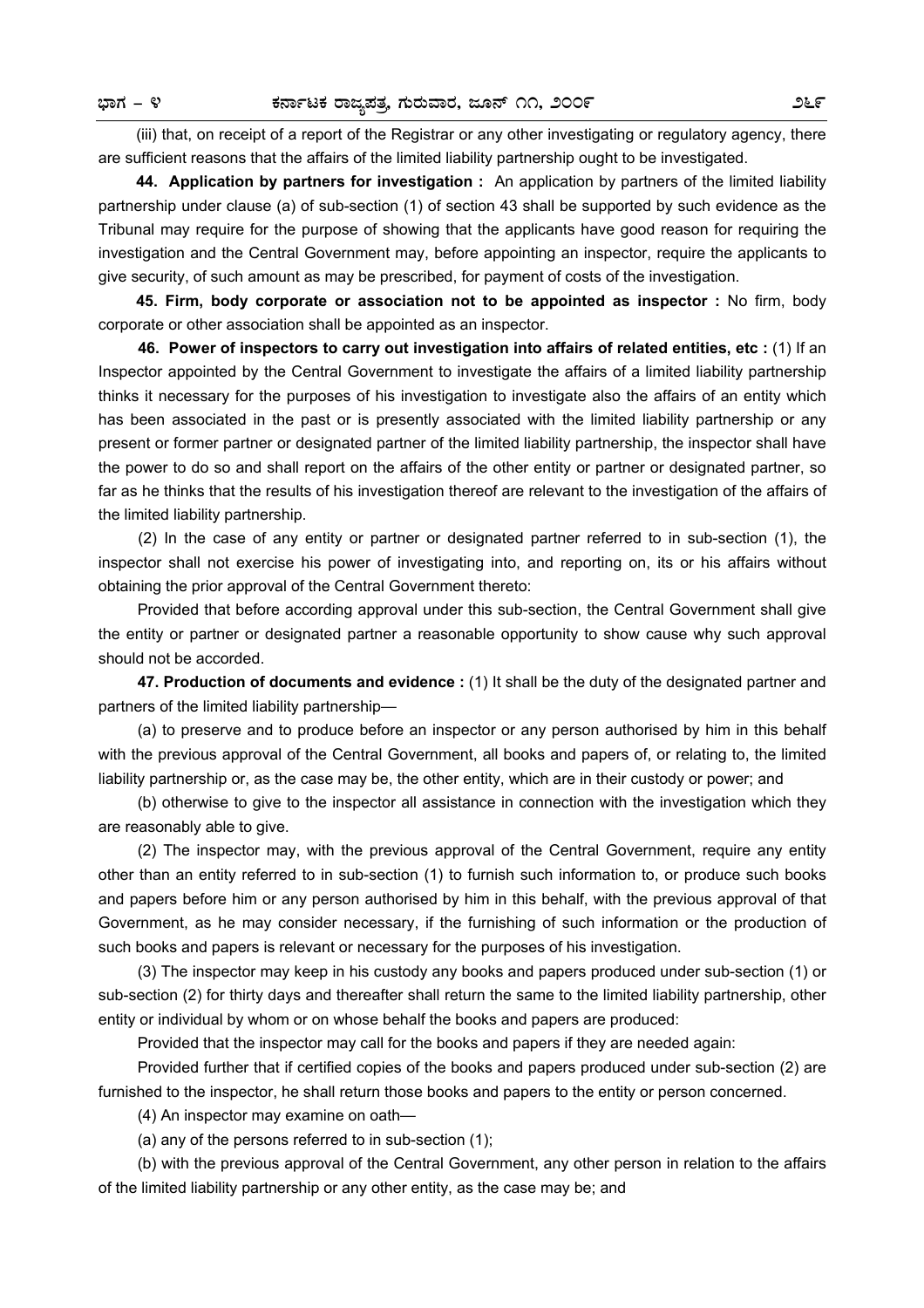(c) may administer an oath accordingly and for that purpose may require any of those persons to appear before him personally.

(5) If any person fails without reasonable cause or refuses –

(a) to produce before an inspector or any person authorised by him in this behalf with the previous approval of the Central Government any book or paper which it is his duty under sub-section (1) or subsection (2) to produce; or

(b) to furnish any information which is his duty under sub-section (2) to furnish; or

(c) to appear before the inspector personally when required to do so under sub-section (4) or to answer any question which is put to him by the inspector in pursuance of that sub-section; or

(d) to sign the notes of any examination, he shall be punishable with fine which shall not be less than two thousand rupees but which may extend to twenty-five thousand rupees and with a further fine which shall not be less than fifty rupees but which may extend to five hundred rupees for every day after the first day after which the default continues.

(6) The notes of any examination under sub-section (4) shall be taken down in writing and signed by the person whose examination was made on oath and a copy of such notes shall be given to the person so examined on oath and thereafter be used as an evidence by the inspector.

**48. Seizure of documents by inspector :** (1) Where in the course of investigation, the inspector has reasonable ground to believe that the books and papers of, or relating to, the limited liability partnership or other entity or partner or designated partner of such limited liability partnership may be destroyed, mutilated, altered, falsified or secreted, the inspector may make an application to the Judicial Magistrate of the first class, or, as the case may be, the Metropolitan Magistrate, having jurisdiction, for an order for the seizure of such books and papers.

(2) After considering the application and hearing the inspector, if necessary, the Magistrate may, by order, authorise the inspector

(a) to enter, with such assistance, as may be required, the place or places where such books and papers are kept;

(b) to search that place or those places in the manner specified in the order; and

(c) to seize books and papers which the inspector considers it necessary for the purposes of his investigation.

(3) The inspector shall keep in his custody the books and papers seized under this section for such period not later than the conclusion of the investigation as he considers necessary and thereafter shall return the same to the concerned entity or person from whose custody or power they were seized and inform the Magistrate of such return:

Provided that the books and papers shall not be kept seized for a continuous period of more than six months:

Provided further that the inspector may, before returning such books and papers as aforesaid, place identification marks on them or any part thereof.

(4) Save as otherwise provided in this section, every search or seizure made under this section shall be carried out in accordance with the provisions of the Code of Criminal Procedure, 1973 (2 of 1974) relating to searches or seizures made under that Code.

**49. Inspector's report :** (1) The inspectors may, and if so directed by the Central Government, shall make interim reports to that Government, and on the conclusion of the investigation, shall make a final report to the Central Government and any such report shall be written or printed, as the Central Government may direct.

(2) The Central Government—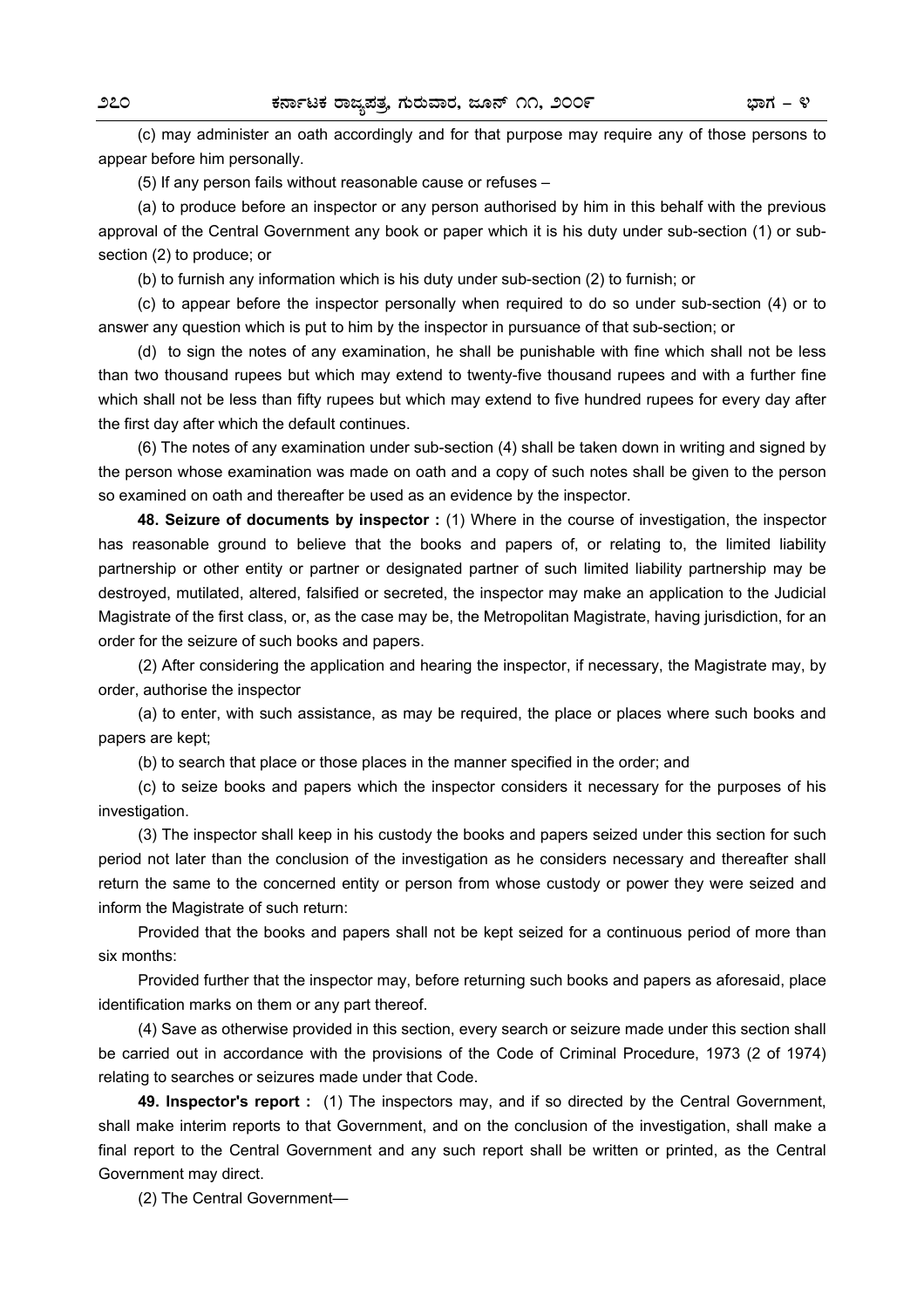(a) shall forward a copy of any report (other than an interim report) made by the inspectors to the limited liability partnership at its registered office, and also to any other entity or person dealt with or related to the report; and

(b) may, if it thinks fit, furnish a copy thereof, on request and on payment of the prescribed fee, to any person or entity related to or affected by the report.

**50. Prosecution :** If, from the report under section 49, it appears to the Central Government that any person in relation to the limited liability partnership or in relation to any other entity whose affairs have been investigated, has been guilty of any offence for which he is liable, the Central Government may prosecute such person for the offence; and it shall be the duty of all partners, designated partners and other employees and agents of the limited liability partnership or other entity, as the case may be, to give the Central Government all assistance in connection with the prosecution which they are reasonably able to give.

**51. Application for winding up of limited liability partnership :** If any such limited liability partnership is liable to be wound up under this Act or any other law for the time being in force, and it appears to the Central Government from any such report under section 49 that it is expedient to do so by reason of any such circumstances as are referred to in sub-clause (i) or sub-clause (ii) of clause (c) of sub-section (3) of section 43, the Central Government may, unless the limited liability partnership is already being wound up by the Tribunal, cause to be presented to the Tribunal by any person authorised by the Central Government in this behalf, a petition for the winding up of the limited liability partnership on the ground that it is just and equitable that it should be wound up.

**52. Proceedings for recovery of damages of property :** If, from any report under section 49, it appears to the Central Government that proceedings ought, in the public interest, to be brought by the limited liability partnership or any entity whose affairs have been investigated,-

(a) for the recovery of damages in respect of any fraud, misfeasance or other misconduct in connection with the promotion or formation, or the management of the affairs, of such limited liability partnership or such other entity; or

(b) for the recovery of any property of such limited liability partnership or such other entity, which has been misapplied or wrongfully retained, the Central Government may itself bring proceedings for that purpose.

**53. Expenses of investigation :** (1) The expenses of, and incidental to, an investigation by an inspector appointed by the Central Government under this Act shall be defrayed in the first instance by the Central Government; but the following persons shall, to the extent mentioned below, be liable to reimburse the Central Government in respect of such expenses, namely:—

(a) any person who is convicted on a prosecution, or who is ordered to pay damages or restore any property in proceedings brought by virtue of section 52. may, in the same proceedings, be ordered to pay the said expenses to such extent as may be specified by the court convicting such person, or ordering him to pay such damages or restore such property, as the case may be;

(b) any entity in whose name proceedings are brought as aforesaid shall be liable, to the extent of the amount or value of any sums or property recovered by it as a result of the proceedings; and

(c) unless, as a result of the investigation, a prosecution is instituted in pursuance of section 50,-

(i) any entity, a partner or designated partner or any other person dealt with by the report of the inspector shall be liable to reimburse the Central Government in respect of the whole of the expenses, unless and except in so far as, the Central Government otherwise directs; and

(ii) the applicants for the investigation, where the inspector was appointed in pursuance of the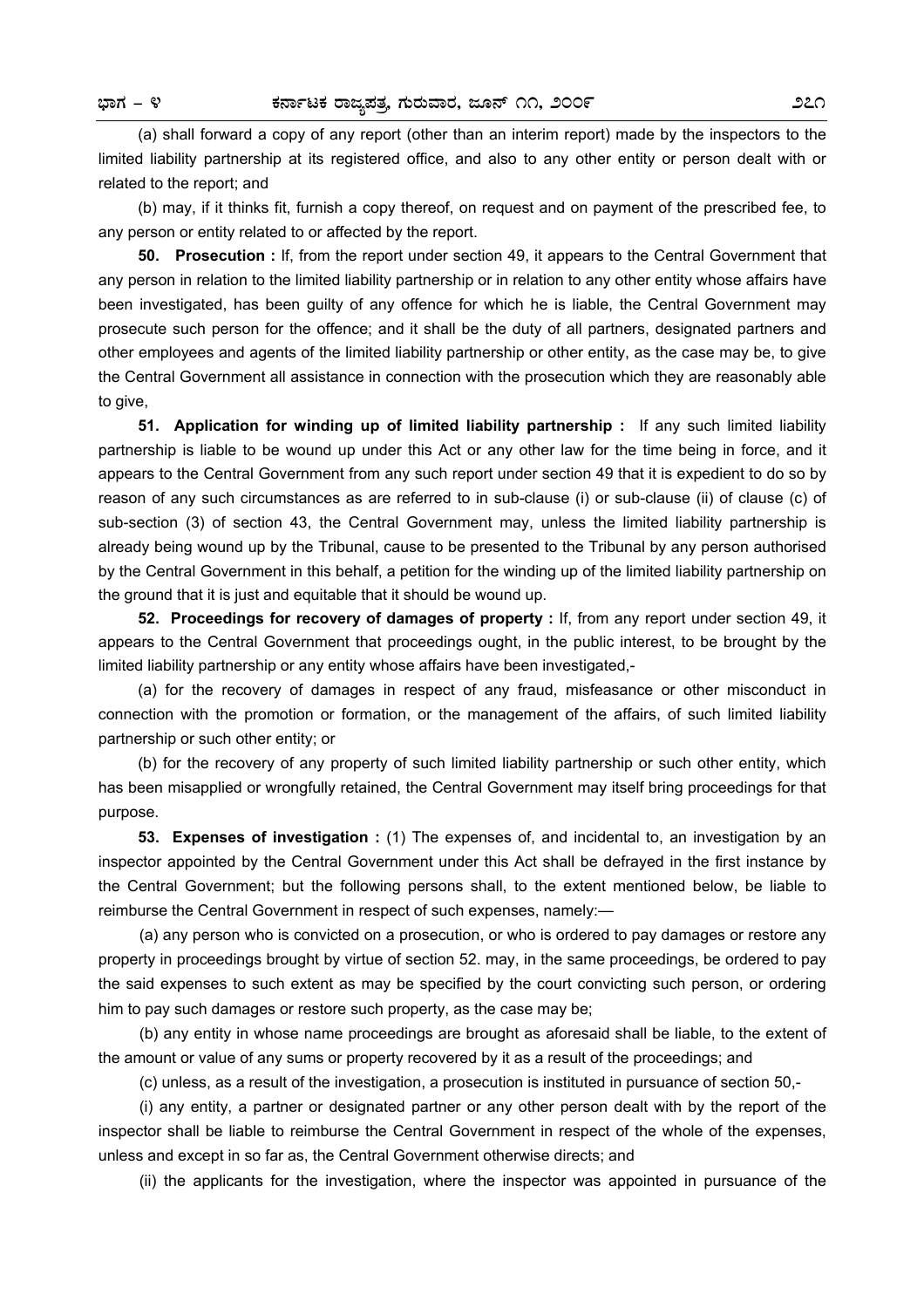provisions of clause (a) of sub-section (1) of section 43, shall be liable to such extent, if any, as the Central Government may direct.

(2) Any amount for which a limited liability partnership or other entity is liable by virtue of clause (b) of sub-section (1) shall be a first charge on the sums or property mentioned in that clause.

(3) The amount of expenses in respect of which any limited liability partnership, other entity, a partner or designated partner or any other person is liable under sub-clause (i) of clause (c) of sub-section (1) to reimburse the Central Government shall be recoverable as arrears of land revenue.

(4) For the purposes of this section, any costs or expenses incurred by the Central Government or in connection with the proceedings brought by virtue of section 52 shall be treated as expenses of the investigation giving rise to the proceedings.

**54. Inspector's report to be evidence :** A copy of any report of any inspector or inspectors appointed under the provisions of this Act, authenticated in such manner, if any, as may be prescribed, shall be admissible in any legal proceeding as evidence in relation to any matter contained in the report.

### **CHAPTER X**

### **CONVERSION INTO LIMITED LIABILITY PARTNERSHIP**

**55. Conversion from firm into limited liability partnership:** A firm may convert into a limited liability partnership in accordance with the provisions of this Chapter and the Second Schedule.

**56. Conversion from private company into limited liability partnership :** A private company may convert into a limited liability partnership in accordance with the provisions of this Chapter and the Third Schedule.

**57. Conversion from unlisted public company into limited liability partnership :** An unlisted public company may convert into a limited liability partnership in accordance with the provisions of this Chapter and the Fourth Schedule.

 **58. Registration and effect of conversion :** (1) The Registrar, on satisfying that a firm, private company or an unlisted public company, as the case may be, has complied with the provisions of the Second Schedule, the Third Schedule or the Fourth Schedule, as the case may be, shall, subject to the provisions of this Act and the rules made thereunder, register the documents submitted under such Schedule and issue a certificate of registration in such form as the Registrar may determine stating that the limited liability partnership is, on and from the date specified in the certificate, registered under this Act:

 Provided that the limited liability partnership shall, within fifteen days of the date of registration, inform the concerned Registrar of Firms or Registrar of Companies, as the case may be, with which it was registered under the provisions of the Indian Partnership Act, 1932 (9 of 1932) or the Companies Act, 1956 (1 of 1956), as the case may be, about the conversion and of the particulars of the limited liability partnership in such form and manner as may be prescribed.

 (2) Upon such conversion, the partners of the firm, the shareholders of private company or unlisted public company, as the case may be, the limited liability partnership to which such firm or such company has converted, and the partners of the limited liability partnership shall be bound by the provisions of the Second Schedule, the Third Schedule or the Fourth Schedule, as the case may be, applicable to them.

 (3) Upon such conversion, on and from the date of certificate of registration, the effects of the conversion shall be such as specified in the Second Schedule, the Third Schedule or the Fourth Schedule, as the case may be.

 (4) Notwithstanding anything contained in any other law for the time being in force, on and from the date of registration specified in the certificate of registration issued under the Second Schedule, the Third Schedule or the Fourth Schedule, as the case may be,-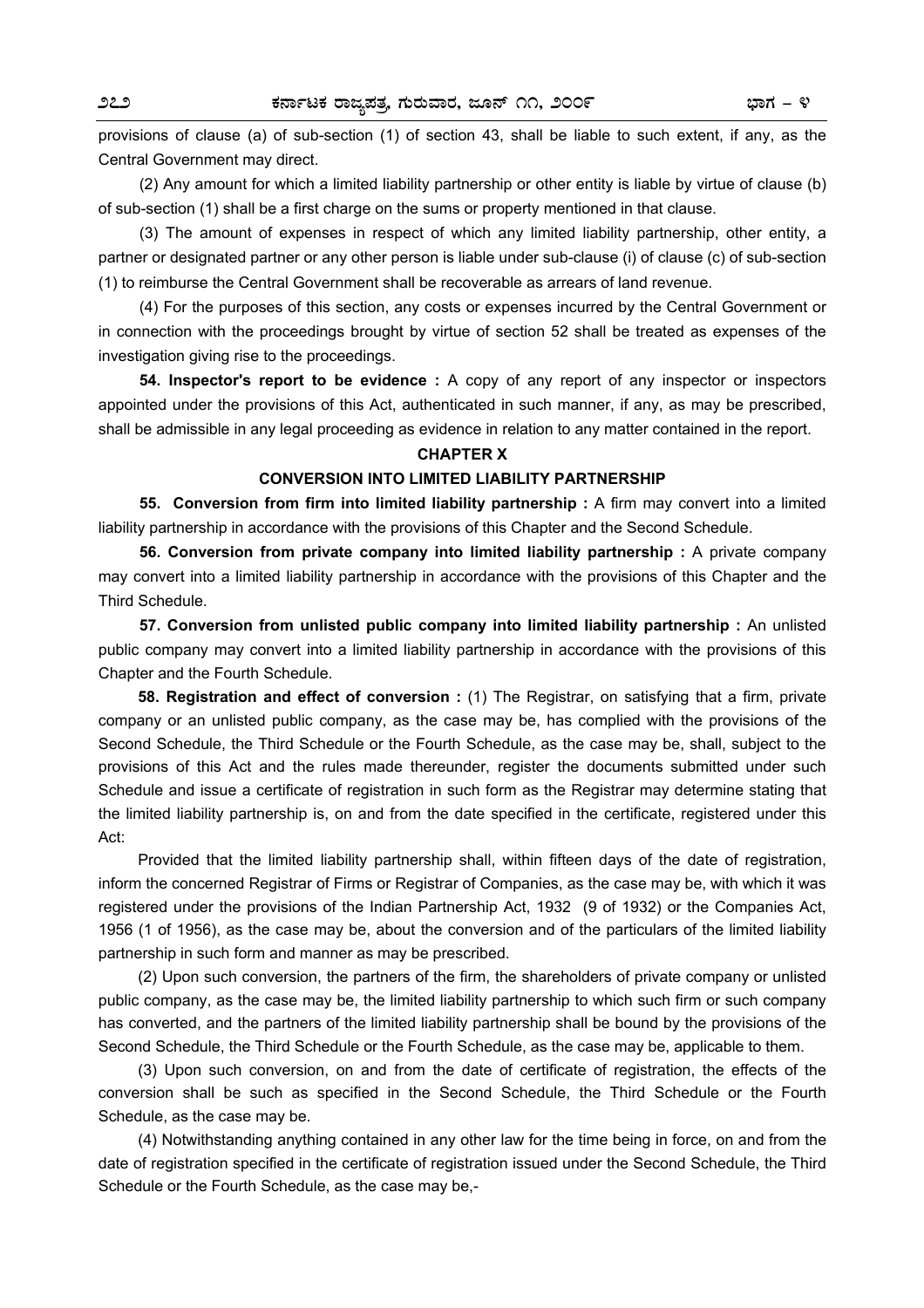(a) there shall be a limited liability partnership by the name specified in the certificate of registration registered under this Act

 (b) all tangible (movable or immovable) and intangible property vested in the firm or the company, as the case may be, all assets, interests, rights, privileges, liabilities, obligations relating to the firm or the company, as the case may be, and the whole of the undertaking of the firm or the company, as the case may be, shall be transferred to and shall vest in the limited liability partnership without further assurance, act or deed; and

 (c) the firm or the company, as the case may be, shall be deemed to be dissolved and removed from the records of the Registrar of Firms or Registrar of Companies, as the case may be.

#### **CHAPTER XI**

### **FOREIGN LIMITED LIABILITY PARTNERSHIPS**

**59. Foreign limited liability partnerships :** The Central Government may make rules for provisions in relation to establishment of place of business by foreign limited liability partnerships within India and carrying on their business therein by applying or incorporating, with such modifications, as appear appropriate, the provisions of the Companies Act, 1956 (1 of 1956) or such regulatory mechanism with such composition as may be prescribed.

### **CHAPTER XII**

### **COMPROMISE, ARRANGEMENT OR RECONSTRUCTION OF LIMITED LIABILITY PARTNERSHIPS**

 **60. Compromise or arrangement of limited liability partnerships :** (1) Where a compromise or arrangement is proposed-

(a) between a limited liability partnership and its creditors; or

 (b) between a limited liability partnership and its partners, the Tribunal may, on the application of the limited liability partnership or of any creditor or partner of the limited liability partnership, or, in the case of a limited liability partnership which is being wound up, of the liquidator, order a meeting of the creditors or of the partners, as the case may be, to be called, held and conducted in such manner as may be prescribed or as the Tribunal directs.

 (2) If a majority representing three-fourths in value of the creditors, or partners, as the case may be, at the meeting, agree to any compromise or arrangement, the compromise or arrangement shall, if sanctioned by the Tribunal, by order be binding on all the creditors or all the partners, as the case may be, and also on the limited liability partnership, or in the case of a limited liability partnership which is being wound up, on the liquidator and contributories of the limited liability partnership:

 Provided that no order sanctioning any compromise or arrangement shall be made by the Tribunal unless the Tribunal is satisfied that the limited liability partnership or any other person by whom an application has been made under sub-section (I) has disclosed to the Tribunal, by affidavit or otherwise, all material facts relating to the limited liability partnership, including the latest financial position of the limited liability partnership and the pendency of any Investigation proceedings in relation to the limited liability partnership.

(3) An order made by the Tribunal under sub-section (2) shall be filed by the limited liability partnership with the Registrar within thirty days after making such an order and shall have effect only after it is so filed.

(4) If default is made in complying with sub-section (3), the limited liability partnership, and every designated partner of the limited liability partnership shall be punishable with fine which may extend to one lakh rupees.

 (5) The Tribunal may, at any time after an application has been made to it under this section, stay the commencement or continuation of any suit or proceeding against the limited liability partnership on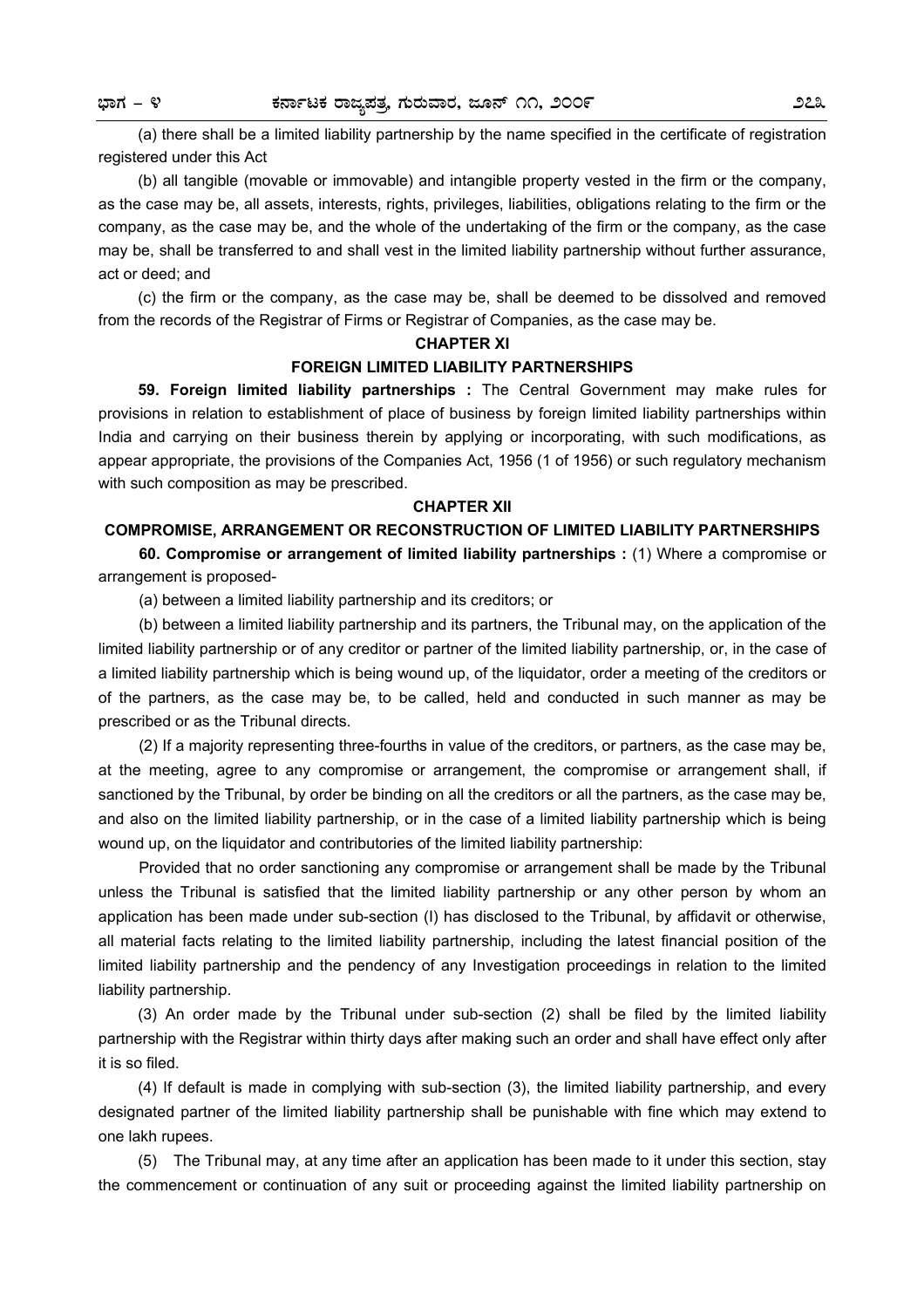such terms as the Tribunal thinks fit, until the application is finally disposed of.

**61. Power of Tribunal to enforce compromise of arrangement :** (1) Where the Tribunal makes an order under section 60 sanctioning a compromise or an arrangement in respect of a limited liability partnership, it—

(a) shall have power to supervise the carrying out of the compromise or an arrangement; and

 (b) may, at the time of making such order or at any time thereafter, give such directions in regard to any matter or make such modifications in the compromise or arrangement as it may consider necessary for the proper working of the compromise or arrangement.

(2) If the Tribunal aforesaid is satisfied that a compromise or an arrangement sanctioned under section 60 cannot be worked satisfactorily with or without modifications, it may, either on its own motion or on the application of any person interested in the affairs of the limited liability partnership, make an order for winding up the limited liability partnership, and such an order shall be deemed to be an order made under section 64 of this Act.

**62. Provisions for facilitating reconstruction or amalgamation of limited liability partnerships :** (1) Where an application is made to the Tribunal under section 60 for sanctioning of a compromise or arrangement proposed between a limited liability partnership and any such persons as are mentioned in that section, and it is shown to the Tribunal that-

(a) compromise or arrangement has been proposed for the purposes of, or in connection with, a scheme for the reconstruction of any limited liability partnership or limited liability partnerships, or the amalgamation of any two or more limited liability partnerships; and

(b) under the scheme the whole or any part of the undertaking, property or liabilities of any limited liability partnership concerned in the scheme (in this section referred to as a "transferor limited liability partnership") is to be transferred to another limited liability partnership (in this section referred to as the "transferee limited liability partnership") the Tribunal may, either by the order sanctioning the compromise or arrangement or by a subsequent order, make provisions for all or any of the following matters, namely:—

 (i) the transfer to the transferee limited liability partnership of the whole or any part of the undertaking, property or liabilities of any transferor limited liability partnership;

 (ii) the continuation by or against the transferee limited liability partnership of any legal proceedings pending by or against any transferor limited liability partnership;

(iii) the dissolution, without winding up, of any transferor limited liability partnership;

 (iv) the provision to be made for any person who, within such time and in such manner as the Tribunal directs, dissent from the compromise or arrangement; and

 (v) such incidental, consequential and supplemental matters as are necessary to secure that the reconstruction or amalgamation shall be fully and effectively carried out:

 Provided that no compromise or arrangement proposed for the purposes of, or in connection with, a scheme for the amalgamation of a limited liability partnership, which is being wound up, with any other limited liability partnership or limited liability partnerships, shall be sanctioned by the Tribunal unless the Tribunal has received a report from the Registrar that the affairs of the limited liability partnership have not been conducted in a manner prejudicial to the interests of its partners or to public interest:

 Provided further that no order for the dissolution of any transferor limited liability partnership under clause (iii) shall be made by the Tribunal unless the Official Liquidator has, on scrutiny of the books and papers of the limited liability partnership, made a report to the Tribunal that the affairs of the limited liability partnership have not been conducted in a manner prejudicial to the interests of its partners or to public interest.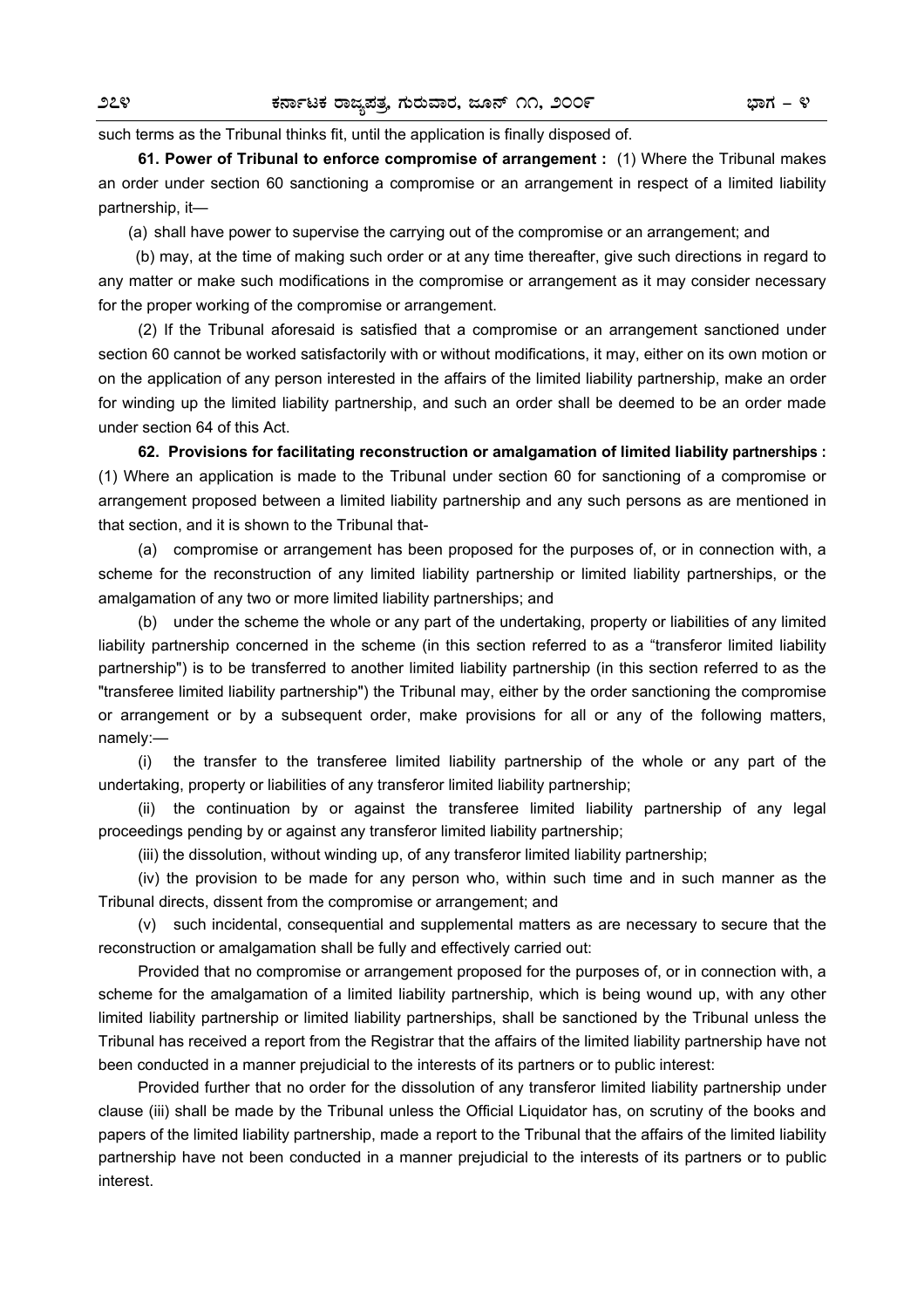(2) Where an order under this section provides for the transfer of any property or liabilities, then, by virtue of the order, that property shall be transferred to and vest in, and those liabilities shall be transferred to and become the liabilities of, the transferee limited Liability partnership; and in the case of any property, if the order so directs, freed from any charge which is, by virtue of the compromise or arrangement, to cease to have effect.

 (3) Within thirty days after the making of an order under this section, every limited liability partnership in relation to which the order is made shall cause a certified copy thereof to be filed with the Registrar for registration.

 (4) If default is made in complying with the provisions of sub-section (3), the limited liability partnership, every designated partner of the limited liability partnership shall be punishable with fine which may extend to fitly thousand rupees.

**Explanation.-** In this section "property" includes property, rights and powers of every description; and "liabilities" includes duties of every description.

### **CHAPTER XIII**

### **WINDING UP AND DISSOLUTION**

 **63. Winding up and dissolution :** The winding up of a limited liability partnership may be either voluntary or by the Tribunal and limited liability partnership, so wound up may be dissolved.

 **64. Circumstances in which limited liability partnership may be wound up by Tribunal :**  A limited liability partnership may be wound up by the Tribunal,-

 (a) if the limited liability partnership decides that limited liability partnership be wound up by the Tribunal;

 (b) if, for a period of more than six months, the number of partners of the limited Liability partnership is reduced below two;

(c) if the limited liability partnership is unable to pay its debts;

 (d) if the limited liability partnership has acted against the interests of the sovereignty and integrity of India, the security of the State or public order;

 (e) if the limited liability partnership has made a default in filing with the Registrar the Statement of Account and Solvency or annual return for any five consecutive financial years; or

 (f) if the Tribunal is of the opinion that it is just and equitable that the limited liability partnership be wound up.

**65. Rules for winding up and dissolution :** The Central Government may make rules for the provisions in relation to winding up and dissolution of limited liability partnerships.

### **CHAPTER XIV**

### **MISCELLANEOUS**

**66. Business transactions of partner with limited liability partnership :** A partner may lend money to and transact other business with the limited liability partnership and has the same rights and obligations with respect to the loan or other transactions as a person who is not a partner.

 **67. Application of the provisions of the Companies Act :** (1) The Central Government may, by notification in the Official Gazette, direct that any of the provisions of the Companies Act, 1956 (1 of 1956) specified in the notification

(a) shall apply to any limited liability partnership; or

 (b) shall apply to any limited liability partnership with such exception, modification and adaptation, as may be specified, in the notification.

(2) A copy of every notification proposed to be issued under sub-section (1) shall be laid in draft before each House of Parliament, while it is in session, for a total period of thirty days which may be comprised in one session or in two or more successive sessions, and if before the expiry of the session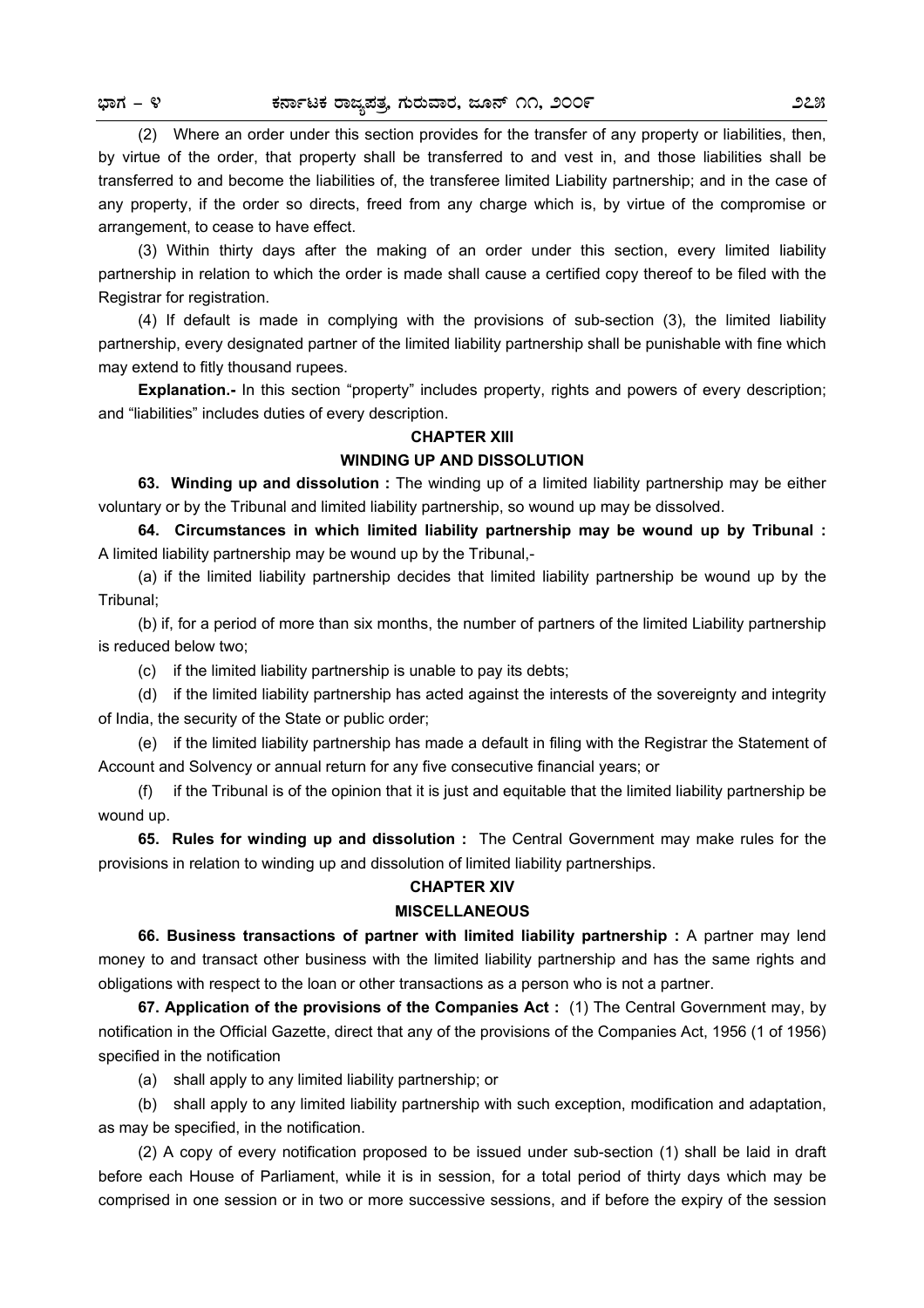immediately following the session or the successive sessions aforesaid, both Houses agree in disapproving the issue of the notification or both Houses agree in making any modification in the notification, the notification shall not be issued or, as the case may be, shall be issued only in such modified form as may be agreed upon by both the Houses.

 **68. Electronic filing of documents :** (1) Any document required to be filed, recorded or registered under this Act may be filed, recorded or registered in such manner and subject to such conditions as may be prescribed.

(2) A copy of or an extract from any document electronically filed with or submitted to the Registrar which is supplied or issued by the Registrar and certified through affixing digital signature as per the Information Technology Act, 2000 to be a true copy of or extract from such document shall, in any proceedings, be admissible in evidence as of equal validity with the original document.

(3) Any information supplied by the Registrar that is certified by the Registrar through affixing digital signature to be a true extract from any document filed with or submitted to the Registrar shall, in any proceedings, be admissible in evidence and be presumed, unless evidence to the contrary is adduced, to be a true extract from such document.

 **69. Payment of additional fee :** Any document or return required to be filed or registered under this Act with the Registrar, if, is not filed or registered in time provided therein, may be filed or registered after that time upto a period of three hundred days from the date within which it should have been filed, on payment of additional fee of one hundred rupees for every day of such delay in addition to any fee as is payable for filing of such document or return:

Provided that such document or return may, without prejudice to any other action or liability under this Act, also be filed after such period of three hundred days on payment of fee and additional fee specified in this section.

**70. Enhanced punishment :** In case a limited liability partnership or any partner or designated partner of such limited liability partnership commits any offence, the limited liability partnership or any partner or designated partner shall, for the second or subsequent offence, be punishable with imprisonment as provided, but in case of offences for which fine is prescribed either along with or exclusive of imprisonment, with fine which shall be twice the amount of fine for such offence

**71. Application of other laws not barred :** The provisions of this Act shall be in addition to, and not in derogation of, the provisions of any other law for the time being in force.

**72. Jurisdiction of Tribunal and Appellate Tribunal :** (1) The Tribunal shall exercise such powers and perform such functions as are, or may be, conferred on it by or under this Act or any other law for the time being in force.

(2) Any person aggrieved by an order or decision of Tribunal may prefer an appeal to the Appellate Tribunal and the provisions of sections 10FQ, 10FZA, 10G. 10GD, 10GE and 10GF of the Companies Act, 1956 (1 of 1956) shall be applicable in respect of such appeal.

**73. Penalty on non-compliance of any order passed by Tribunal :** Whoever fails to comply with any order made by the Tribunal under any provision of this Act shall be punishable with imprisonment which may extend to six months and shall also be liable to a fine which shall not be less than fifty thousand rupees.

**74. General penalties :** Any person guilty of an offence under this Act for which no punishment is expressly provided shall be liable to a fine which may extend to five lakh rupees but which shall not be less than five thousand rupees and with a further fine which may extend to fifty rupees for every day after the first day after which the default continues.

**75. Power of Registrar to strike defunct limited liability partnership off register :** Where the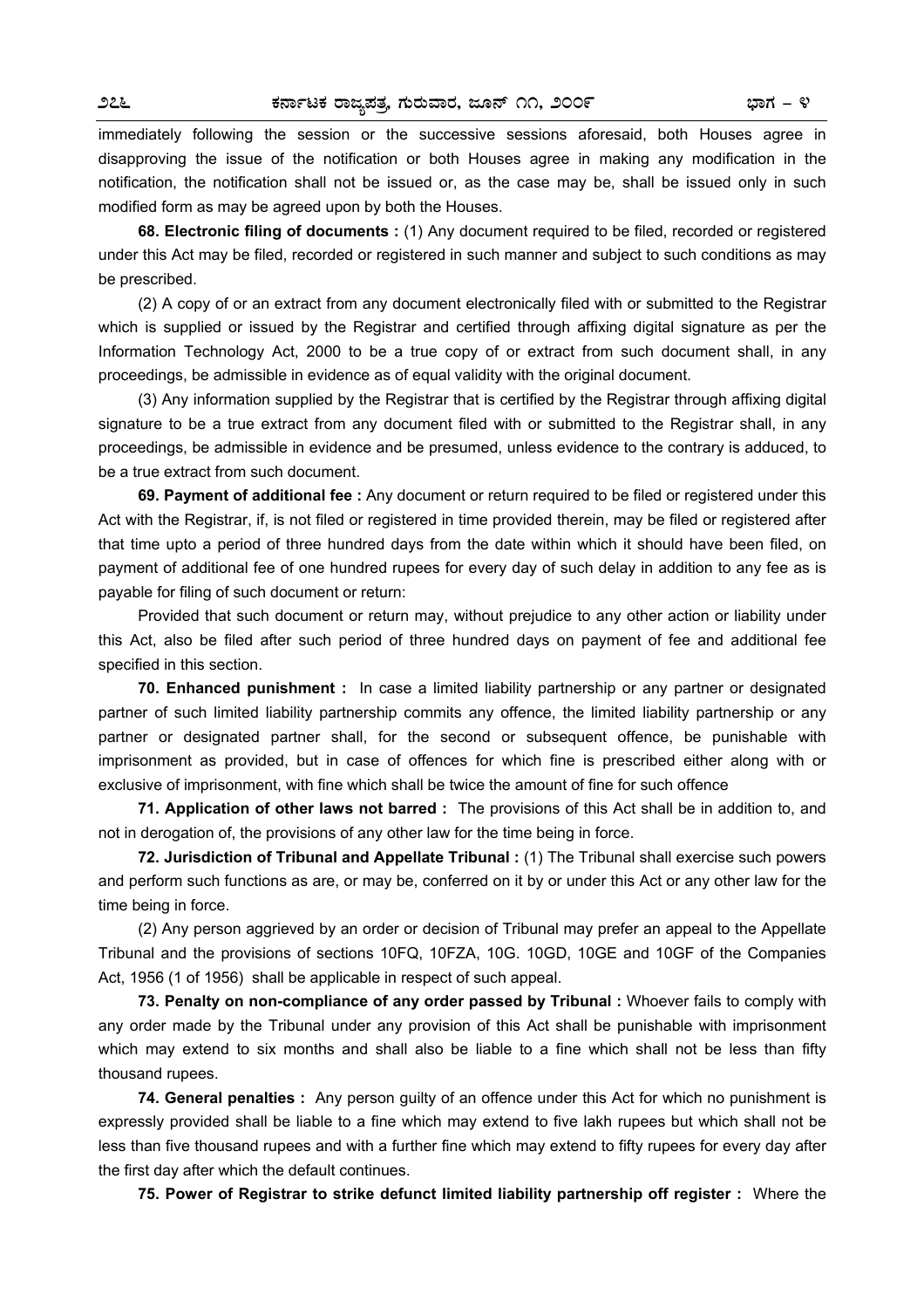Registrar has reasonable cause to believe that a limited liability partnership is not carrying on business or its operation, in accordance with the provisions of this Act, the name of limited liability partnership may be struck off the register of limited liability partnerships in such manner as may be prescribed:

Provided that the Registrar shall, before striking off the name of any limited liability partnership under this section, give such limited liability partnership a reasonable opportunity of being heard.

**76. Offences to limited liability partnerships :** Where an offence under this Act committed by a limited liability partnership is proved —

(a) to have been committed with the consent or connivance of a partner or partners or designated partner or designated partners of the limited liability partnership; or

(b) to be attributable to any neglect on the part of the partner or partners or designated partner or designated partners of that limited liability partnership,

the partner or partners or designated partner or designated partners of the limited liability partnership, as the case may be, as well as that limited liability partnership shall be guilty of the offence and shall be liable to he proceeded against and punished accordingly.

 **77. Jurisdiction of Court :** Notwithstanding any provision to the contrary in any Act for the time being in force, the Judicial Magistrate of the first class or, as the case may be, the Metropolitan Magistrate shall have jurisdiction to try any offence under this Act and shall have power to impose punishment in respect of said offence.

**78. Power to alter Schedules :** (1) The Central Government may, by notification in the Official Gazette, alter any of the provisions contained in any of the Schedules to this Act.

(2) Any alteration notified under sub-section (1) shall have effect as if enacted in the Act and shall come into force on the date of the notification, unless the notification otherwise directs.

 (3) Every alteration made by the Central Government under sub-section (1) shall be laid, as soon as may be after it is made, before each House of Parliament, while it is in session, for a total period of thirty days which may be comprised in one session or in two or more successive sessions, and if, before the expiry of the session immediately following the session or the successive sessions aforesaid, both Houses agree in making any modification in the alteration, or both Houses agree that the alteration should not be made, the alteration shall, thereafter, have effect only in such modified form or be of no effect, as the case may be; so, however, that any such modification or annulment shall be without prejudice to the validity of anything previously done in pursuance of that alteration.

**79. Power to make rules :** (1) The Central Government may, by notification in the Official Gazette, make rules for carrying out the provisions of this Act.

(2) In particular, and without prejudice to the generality of the foregoing power, such rules may provide for all or any of the following matters, namely:—

(a) form and manner of prior consent to be given by designated partner under sub-section (3) of section 7;

(b) the form and manner of particulars of every individual agreeing to act as designated partner of limited liability partnership under sub-section (4) of section 7;

(c) the conditions and requirements relating to the eligibility of an individual to become a designated partner under sub-section (5) of section 7;

(d) the manner of filing the incorporation document and payment of fees payable thereof under clause (b) of sub-section (1) of section 11;

(e) the form of statement to be filed under clause (c) of sub-section (1) of section 11;

(f) the form of incorporation document under clause (a) of sub-section (2) of section 11;

(g) the information to be contained in the incorporation document concerning the proposed limited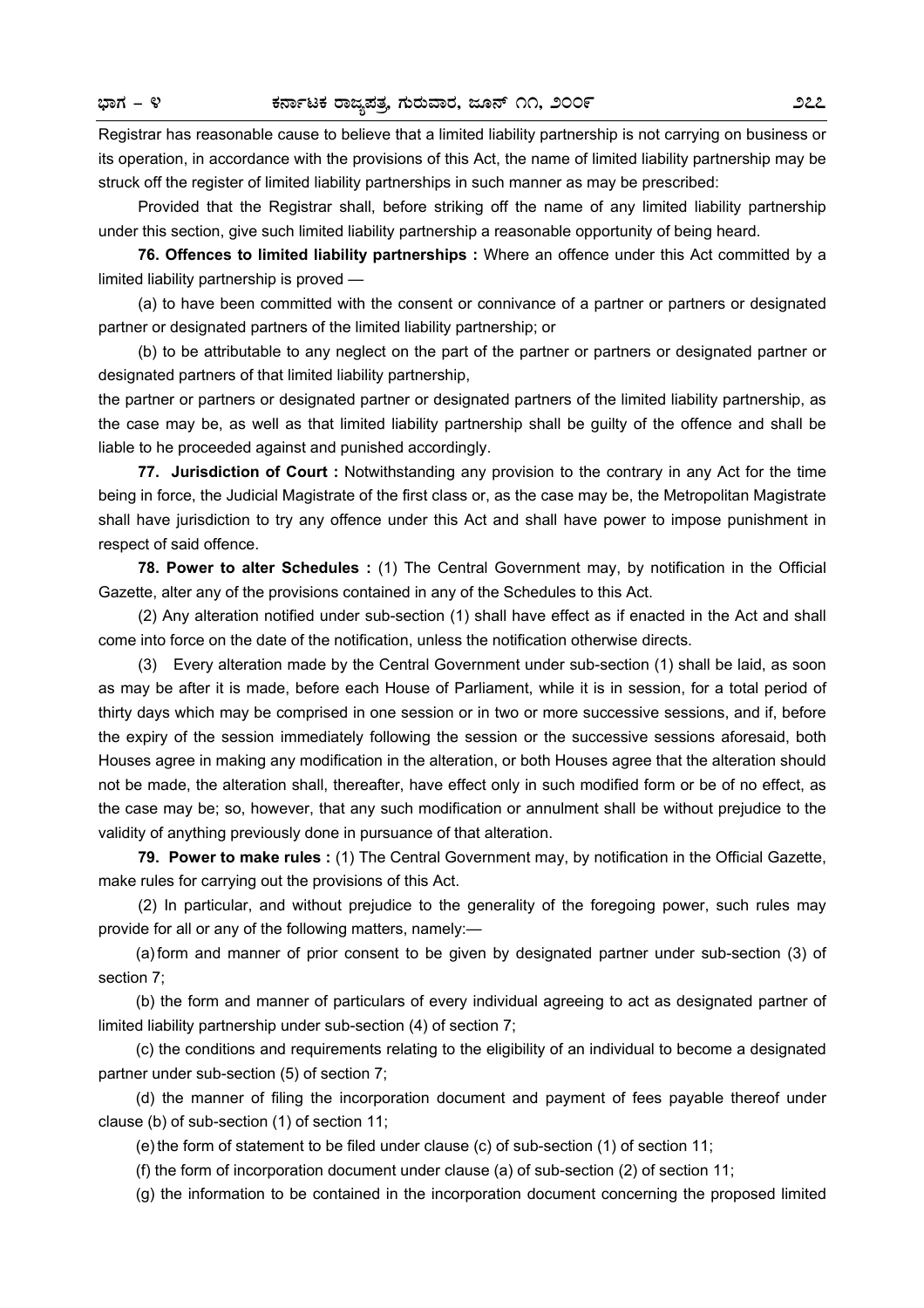liability partnership under clause (g) of sub-section (2) of section 11;

(h) the manner of serving the documents on a limited liability partnership or a partner or a designated partner and the form and manner in which any other address may be declared by the limited liability partnership under sub -section (2) of section 13;

(i) the form and manner of notice to the Registrar and the conditions in respect of change of registered office under sub-section (3) of section 13;

(j) the form and manner of application and amount of fee payable to the Registrar under sub-section (1) of section 16;

(k) the manner in which names will be reserved by the Registrar under sub-section (2) of section 16;

(l) the manner in which an application may be made by an entity under sub-Section (1) of section 18;

(m) the form and manner of notice of change of name of limited liability partnership and the amount of fee payable under section 19;

(n) the form and manner of the limited liability partnership agreement and the changes made therein and the amount of fee payable under sub-section (2) of section 23;

(o) the form of notice, the amount of fee payable and the manner of authentication of the statement under clauses (a), (b) and (c) of sub-section (3) of section 25;

(p) the manner of accounting and disclosure of monetary value of contribution of a partner under sub-section (2) of section 32;

(q) the books of account and the period of their maintenance under sub-section (I) of section 34;

(r) the form of Statement of Account and Solvency under sub-section (2) of section 34;

(s) the form, manner, fee and time of filing of Statement of Account and Solvency under sub-section (3) of section 34;

(t) the audit of accounts of a limited liability partnership under sub-section (4) of section 34;

(u) the form and manner of annual return and fee payable under sub-section (l) of section 35;

(v) the manner and amount of fee payable for inspection of incorporation document, names of partners and changes made therein, Statement of Account and Solvency and annual return under section 36;

(w) the destruction of documents by Registrar in any form under section 40;

(x) the amount required as security under clause (a) of sub-section (3) of section 43;

(y) the amount of security to be given under section 44;

(z) the fee payable for furnishing a copy under clause (b) of sub-section (2) of section 49;

(za) the manner of authentication of report of inspector under section 54;

(zb) the form and manner of particulars about conversion under the proviso to sub-section (1) of section 58;

(zc) in relation to establishment of place of business and carrying on business in India by foreign limited liability partnerships and regulatory mechanism and composition under section 59;

(zd) the manner of calling, holding and conducting meeting under sub-section (I) of section 60;

(ze) in relation to winding up and dissolution of limited liability partnerships under section 65;

(zf) the manner and conditions for filing document electronically under sub-section (1) of section 68;

(zg) the manner for striking off the names of limited liability partnerships from the register under Section 75;

(zh) the form and manner of statement containing particulars and amount of fee payable under subparagraph (a) of paragraph 4 of the Second Schedule;

(zi) the form and manner of particulars about conversion under the proviso to paragraph 5 of the Second Schedule;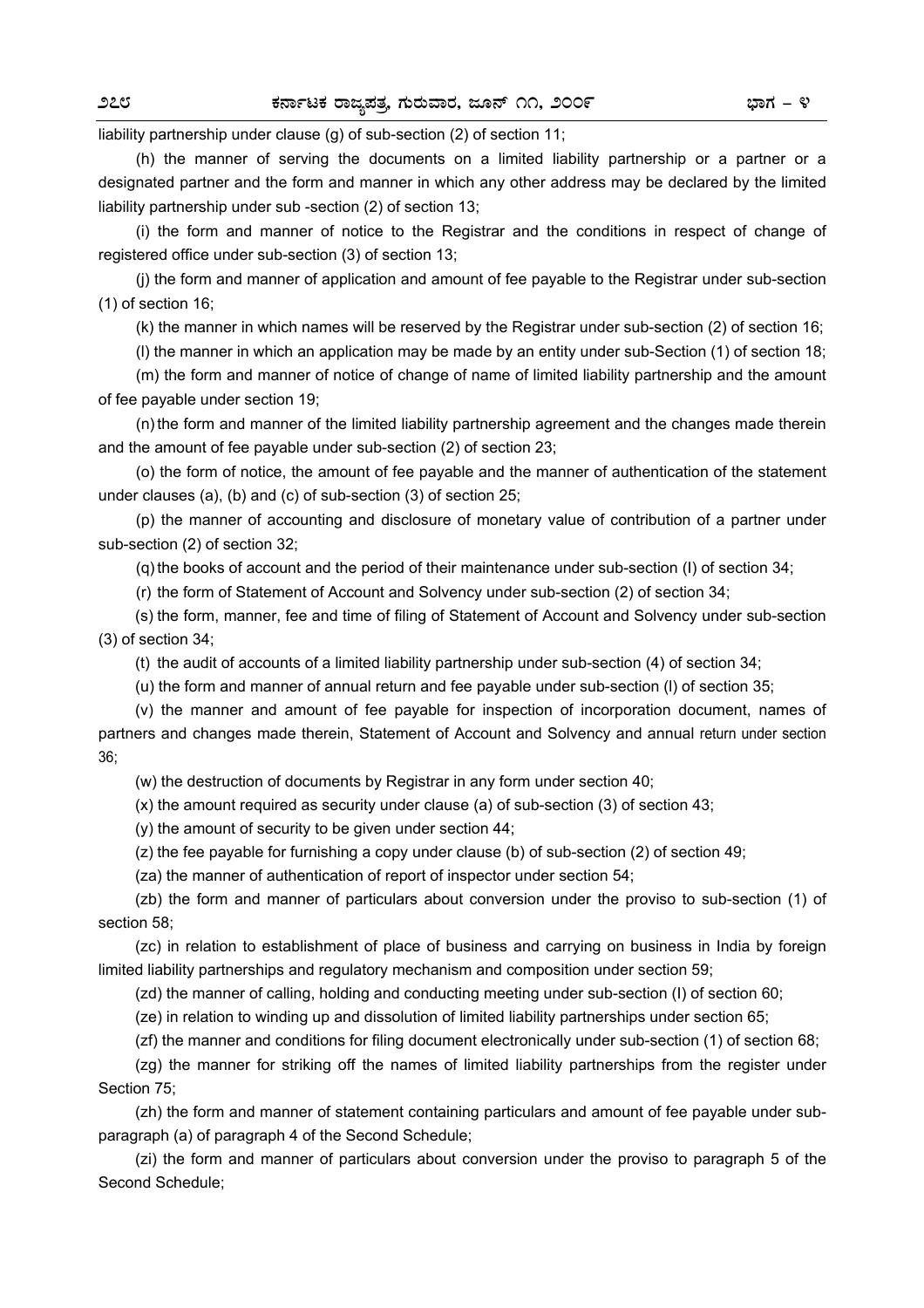(zj) the form and manner of the statement and the amount of fee payable under sub-paragraph (a) of paragraph 3 of the Third Schedule;

(zk) the form and manner of particulars about conversion under the proviso to paragraph 4 of the Third Schedule;

(zl) the form and manner of the statement and amount of fee payable under sub-paragraph (a) of paragraph 4 of the Fourth Schedule; and

(zm) the form and manner of particulars about conversion under the proviso to paragraph 5 of the Fourth Schedule.

(3) Every rule made under this Act by the Central Government shall be laid, as soon as may be after it is made, before each House of Parliament, while it is in session, for a total period of thirty days which may be comprised in one session or in two or more successive sessions, and if, before the expiry of the session immediately following the session or the successive sessions aforesaid, both Houses agree in making any modification in the rule, or both Houses agree that the rule should not be made, the rule shall, thereafter, have effect only in such modified form or be of no effect, as the case may be; so, however, that any such modification or annulment shall be without prejudice to the validity of anything previously done under that rule.

**80. Power to remove difficulties :** (1) If any difficulty arises in giving effect to the provisions of this Act, the Central Government may, by order published in the Official Gazette, make such provisions, not inconsistent with the provisions of this Act as may appear to it to be necessary for removing the difficulty:

Provided that no such order shall be made under this section after the expiry of a period of two years from the commencement of this Act.

(2) Every order made under this section shall be laid, as soon as may be, alter it is made, before each House of Parliament.

**81. Transitional provisions :** Until the Tribunal and the Appellate Tribunal are constituted under the provisions of the Companies Act, 1956, the provisions of this Act shall have effect subject to the following modifications, namely:—

(a) for the word "Tribunal" occurring in clause (b) of sub-section (l) of section 41, clause (a) of subsection (I) of section 43 and section 44, the words "Company Law Board" had been substituted;

(b) for the word "Tribunal" occurring in section 51 and in sections 60 to 64, the words "High Court" had been substituted;

(c) for the words "Appellate Tribunal" occurring in sub-section (2) of section 72, the words "High Court" had been substituted.

### **THE FIRST SCHEDULE**

### **[See section 23(4)]**

### **PROVISIONS REGARDING MATTERS RELATING TO MUTUAL RIGHTS AND DUTIES OF PARTNERS AND LIMITED LIABILITY PARTNERSHIP AND ITS PARTNERS APPLICABLE IN THE ABSENCE OF ANY AGREEMENT ON SUCH MATTERS**

1. The mutual rights and duties of the partners and the mutual rights and duties of the limited liability partnership and its partners shall be determined, subject to the terms of any limited liability partnership agreement or in the absence of any such agreement on any matter, by the provisions in this Schedule.

2. All the partners of a limited liability partnership are entitled to share equally in the capital, profits and losses of the limited Liability partnership.

3. The limited liability partnership shall indemnify each partner in respect of payments made and personal liabilities incurred by him—

(a) in the ordinary and proper conduct of the business of the limited liability partnership; or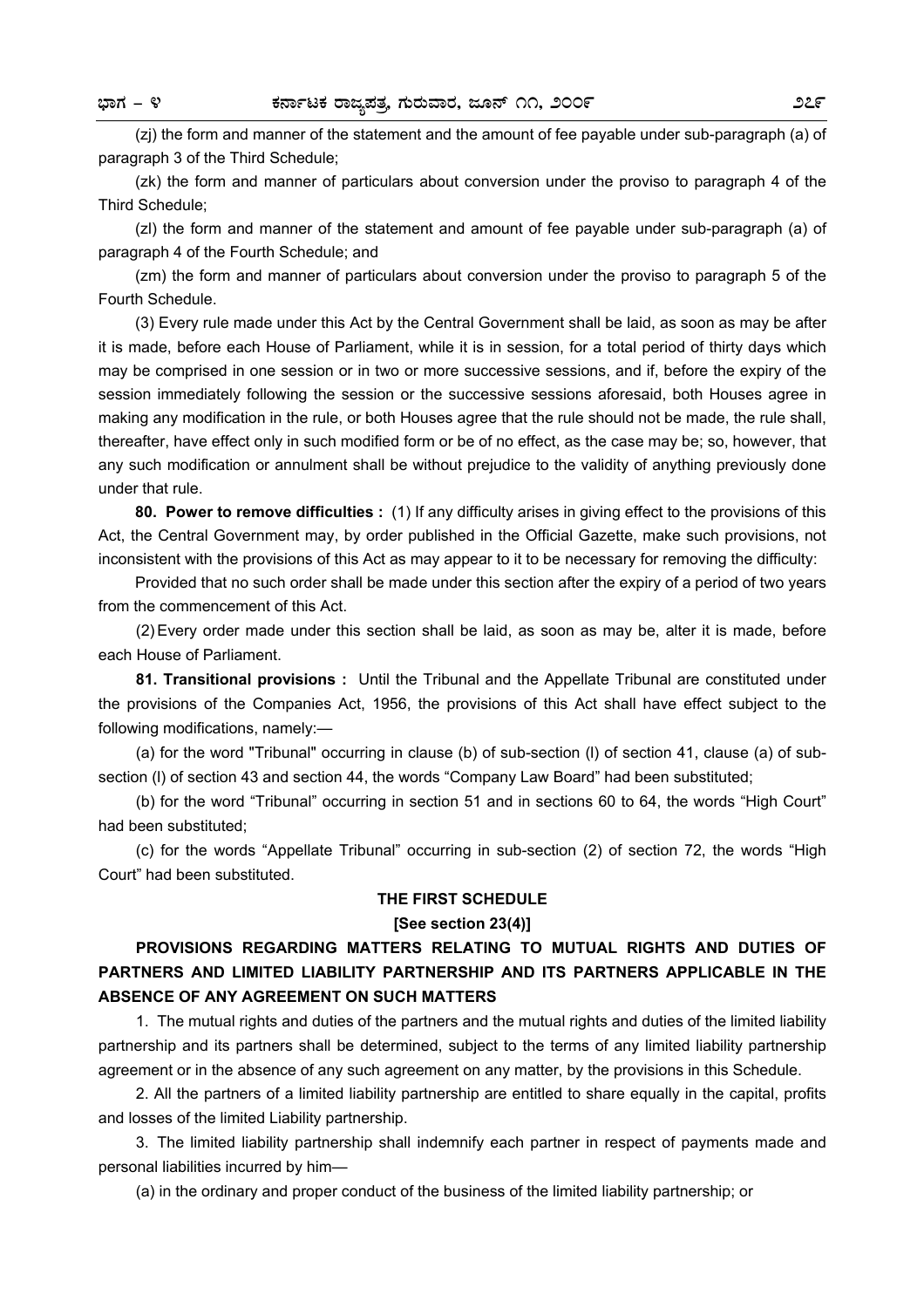(b) in or about anything necessarily done for the preservation of the business or property of the limited liability partnership.

4. Every partner shall indemnify the limited liability partnership for any loss caused to it by his fraud in the conduct of the business of the limited liability partnership.

5. Every partner may take part in the management of the limited liability partnership.

6. No partner shall be entitled to remuneration for acting in the business or management of the limited liability partnership.

7. No person may be introduced as a partner without the consent of all the existing partners.

8. Any matter or issue relating to the limited liability partnership shall be decided by a resolution passed by a majority in number of the partners, and for this purpose, each partner shall have one vote. However, no change may be made in the nature of business of the limited liability partnership without the consent of all the partners.

9. Every limited liability partnership shall ensure that decisions taken by it are recorded in the minutes within thirty days of taking such decisions and are kept and maintained at the registered office of the limited liability partnership.

10. Each partner shall render true accounts and full information of all things affecting the limited liability partnership to any partner or his legal representatives.

11. If a partner, without the consent of the limited liability partnership, carries on any business of the same nature as and competing with the limited liability partnership, he must account for and pay over to the limited liability partnership all profits made by him in that business.

12. Every partner shall account to the limited liability partnership for any benefit derived by him without the consent of the limited liability partnership from any transaction concerning the limited liability partnership, or from any use by him of the property, name or any business connection of the limited liability partnership.

13.No majority of the partners can expel any partner unless a power to do so has been conferred by express agreement between the partners.

14. All disputes between the partners arising out of the limited liability partnership agreement which cannot be resolved in terms of such agreement shall be referred for arbitration as per the provisions of the Arbitration and Conciliation Act, 1996 (26 of 1996).

### **THE SECOND SCHEDULE**

#### **(See section 55)**

### **CONVERSION FROM FIRM INTO LIMITED LIABILITY PARTNERSHIP**

**1. Interpretation :** In this Schedule, unless the context otherwise requires,—

(a) "firm" means a firm as defined in section 4 of the Indian Partnership Act, 1932 (9 of 1932);

 (b) "convert", in relation to a firm converting into a limited liability partnership, means a transfer of the property, assets, interests, rights, privileges, liabilities, obligations and the undertaking of the firm to the limited liability partnership in accordance with this Schedule.

 **2. Conversion from firm into limited liability partnership :** (1) A firm may convert into a limited liability partnership by complying with the requirements as to the conversion set out in this Schedule.

 (2) Upon such conversion, the partners of the firm shall be bound by the provisions of this Schedule that are applicable to them.

 **3. Eligibility for conversion :** A firm may apply to convert into a limited liability partnership in accordance with this Schedule if and only if the partners of the limited liability partnership into which the firm is to be converted, comprise, all the partners of the firm and no one else.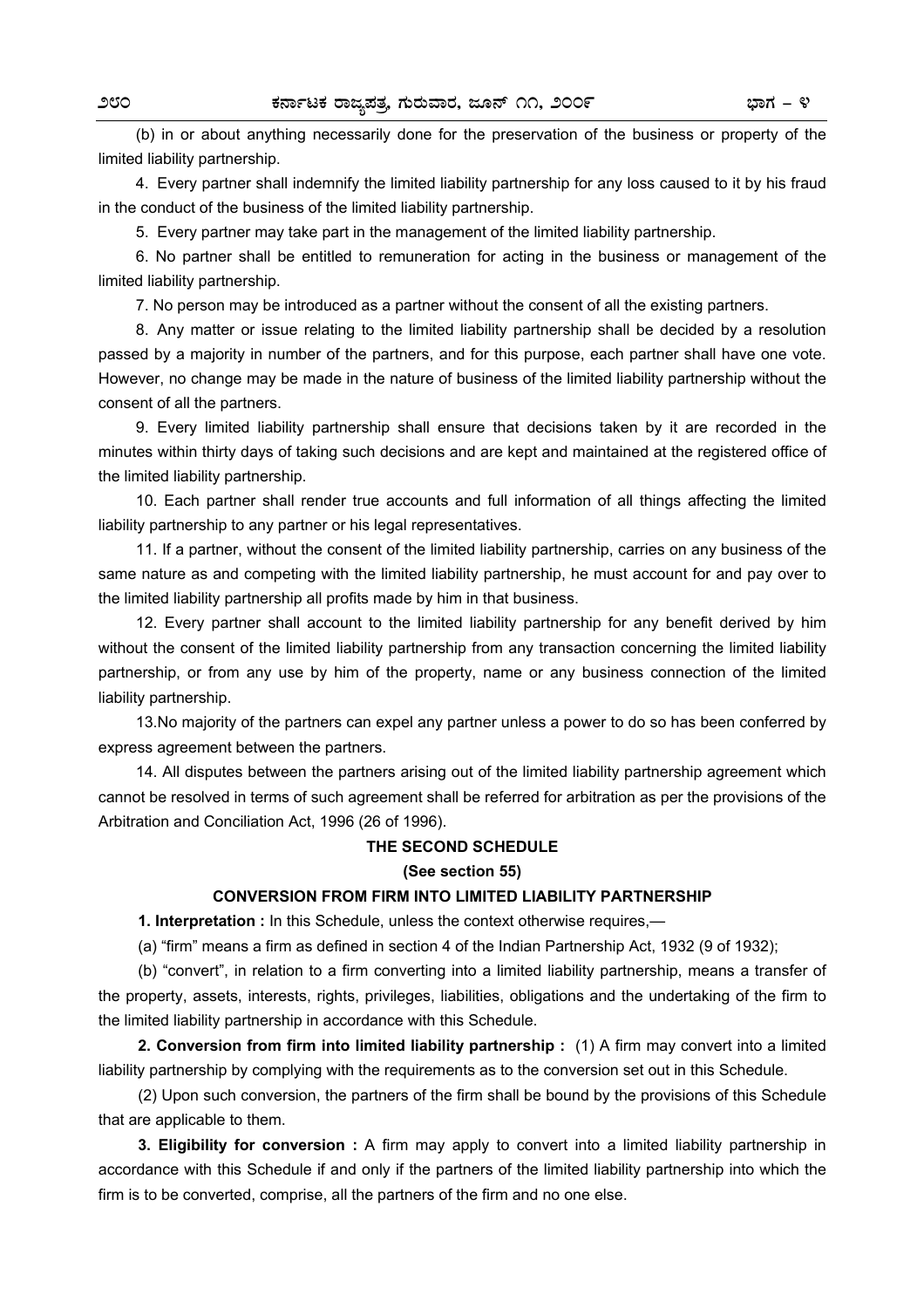**4. Statements to be filed :** A firm may apply to convert into a limited liability partnership by filing with the Registrar—

 (a) a statement by all of its partners in such form and manner and accompanied by such fee as the Central Government may prescribe, containing the following particulars, namely:—

(i) the name and registration number, if applicable, of the firm; and

 (ii) the date on which the firm was registered under the Indian Partnership Act, 1932 (9 of 1932) or under any other law, if applicable, and

(b) incorporation document and statement referred to in section 11.

 **5. Registration of conversion :** On receiving the documents referred to in paragraph 4, the Registrar shall subject to the provisions of this Act, register the documents and issue a certificate of registration in such form as the Registrar may determine stating that the limited liability partnership is, on and from the date specified in the certificate, registered under this Act:

 Provided that the limited liability partnership shall, within fifteen days of the date of registration, inform, the concerned Registrar of Firms with which it was registered under the provisions of the Indian Partnership Act, 1932 (9 of 1932) about the conversion and of the particulars of the limited liability partnership in such form and manner as the Central Government may prescribe.

**6. Registrar may refuse to register :** (1) Nothing in this Schedule shall be construed as to require the Registrar to register any limited liability partnership if he is not satisfied with the particulars or other information furnished under the provisions of this Act:

Provided that an appeal may be made before the Tribunal in case of refusal of registration by the Registrar.

(2) The Registrar may, in any particular case, require the documents referred to in paragraph 4 to be verified in such manner as he considers fit.

**7. Effect of registration :** On and from the date of registration specified in the certificate of registration issued under paragraph 5,-

(a) there shall be a limited liability partnership by the name specified in the certificate of registration registered under this Act;

(b) all tangible (movable and immovable) property as well as intangible property vested in the firm, all assets, interests, rights, privileges, liabilities, obligations relating to the firm and the whole of the undertaking of the firm shall be transferred to and shall vest in the limited liability partnership without further assurance, act or deed; and

(c) the firm shall be deemed to be dissolved and if earlier registered under the Indian Partnership Act, 1932 (9 of 1932) removed from the records maintained under that Act.

**8. Registration in relation to property :** If any property to which sub-paragraph (b) of paragraph 7 applies is registered with any authority, the limited liability partnership shall, as soon as practicable after the date of registration, take all necessary steps as required by the relevant authority to notify the authority of the conversion and of the particulars of the limited liability partnership in such medium and form as the authority may specify.

**9. Pending proceedings :** All proceedings by or against the firm which are pending in any Court or Tribunal or before any authority on the date of registration may be continued, completed and enforced by or against the limited liability partnership.

**10. Continuance of conviction, ruling, order or judgment :** Any conviction, ruling, order or judgment of any Court, Tribunal or other authority in favour of or against the firm may be enforced by or against the limited liability partnership.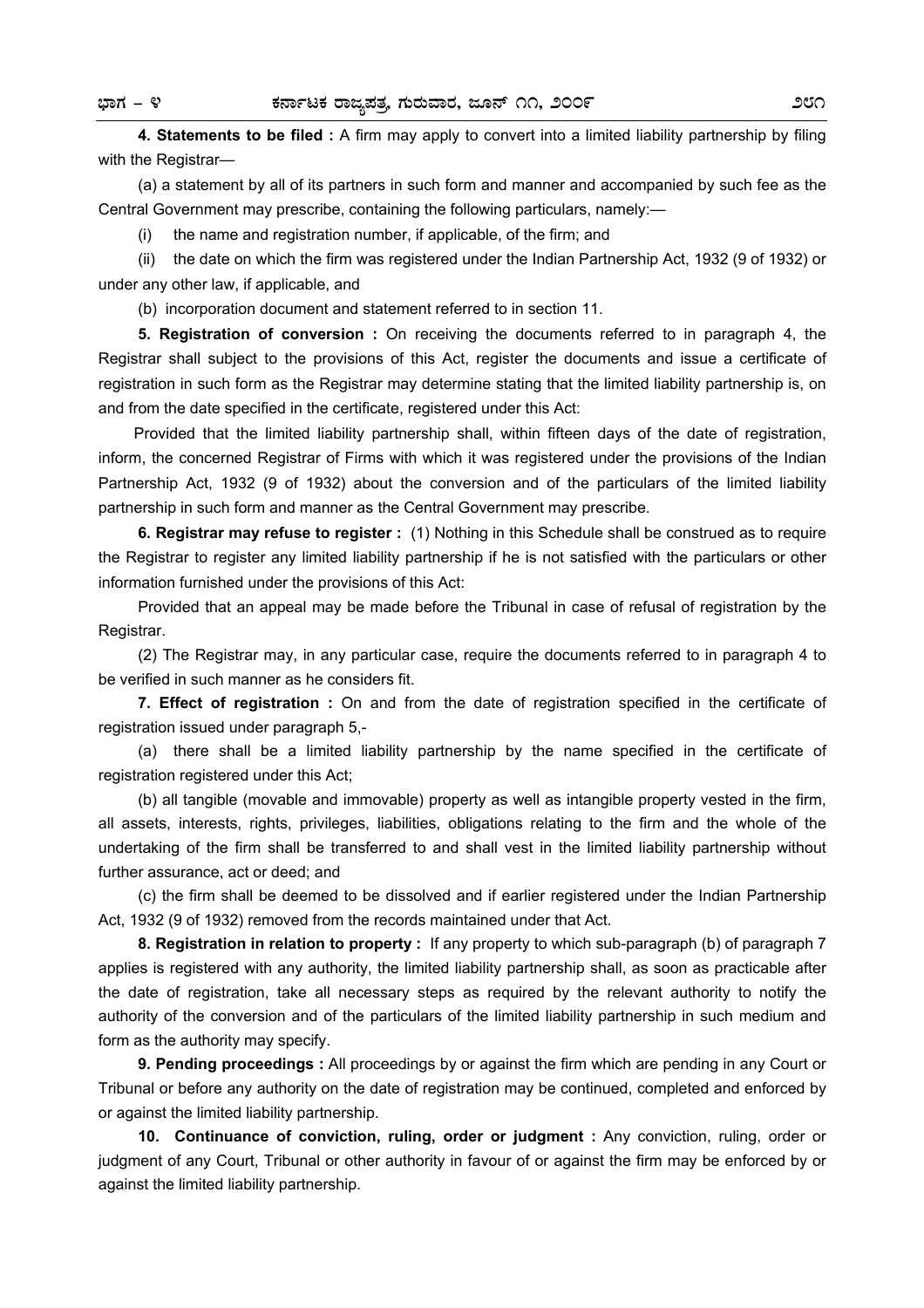**11. Existing agreements** : Every agreement to which the firm was a party immediately before the date of registration, whether or not of such nature that the rights and liabilities thereunder could be assigned, shall have effect as from that date as if—

(a) the limited liability partnership were a party to such an agreement instead of the firm; and

(b) for any reference to the firm, there were substituted in respect of anything to be done on or after the date of registration a reference to the limited liability partnership.

**12. Existing contracts, etc., :** All deeds, contracts, schemes, bonds, agreements, applications. instruments and arrangements subsisting immediately before the date of registration relating to the firm or to which the firm is a party, shall continue in force on and after that date as if they relate to the limited liability partnership and shall be enforceable by or against the limited liability partnership as if the limited liability partnership were named therein or were a party thereto instead of the firm.

**13. Continuance of employment :** Every contract of employment to which paragraph 11. or paragraph 12 applies shall continue to be in force on or after the date of registration as if the limited liability partnership were the employer thereunder instead of the firm.

**14. Existing appointment authority or power :** (1) Every appointment of the firm in any role or capacity which is in force immediately before the date of registration shall take effect and operate from that date as if the limited liability partnership were appointed.

(2) Any authority or power conferred on the firm which is in force immediately before the date of registration shall take effect and operate from that date as if it were conferred on the limited liability partnership.

**15. Application of paragraphs 7 to 14 :** The provisions of paragraphs 7 to 14 (both inclusive) shall apply to any approval, permit or licence issued to the firm under any other Act which is in force immediately before the date of registration of the limited liability partnership, subject to the provisions of such other Act under which such approval, permit or licence has been issued.

**16. Partner liable for liabilities and obligations of firm before conversion :** (1) Notwithstanding anything in paragraphs 7 to 14 (both inclusive), every partner of a firm that has converted into a limited liability partnership shall Continue to be personally liable (jointly and severally with the limited liability partnership) for the liabilities and obligations of the firm which were incurred prior to the conversion or which arose from any contract entered into prior to the conversion.

*(2)* If any such partner discharges any liability or obligation referred to in sub-paragraph *(l),* he shall be entitled (subject to any agreement with the limited liability partnership to the contrary) to be fully indemnified by the limited liability partnership in respect of such liability or obligation.

**17. Notice of conversion in correspondence :** (1) The limited liability partnership shall ensure that for a period of twelve months commencing not later than fourteen days after the date of registration, every official correspondence of the limited liability partnership bears the following:

(a) a statement that it was, as from the date of registration, converted from a firm into a limited liability partnership; and

(b) the name and registration number, if applicable, of the firm from which it was converted.

(2) Any limited liability partnership which contravenes the provisions of sub-paragraph (l) shall be punishable with fine which shall not be less than ten thousand rupees but which may extend to one lakh rupees and with a further fine which shall not be less than fifty rupees but which may extend to five hundred rupees for every day after the first day after which the default continues.

### **THE THIRD SCHEDULE**

#### **(See section 56)**

**CONVERSION FROM PRIVATE COMPANY INTO LIMITED LIABILITY PARTNERSHIP**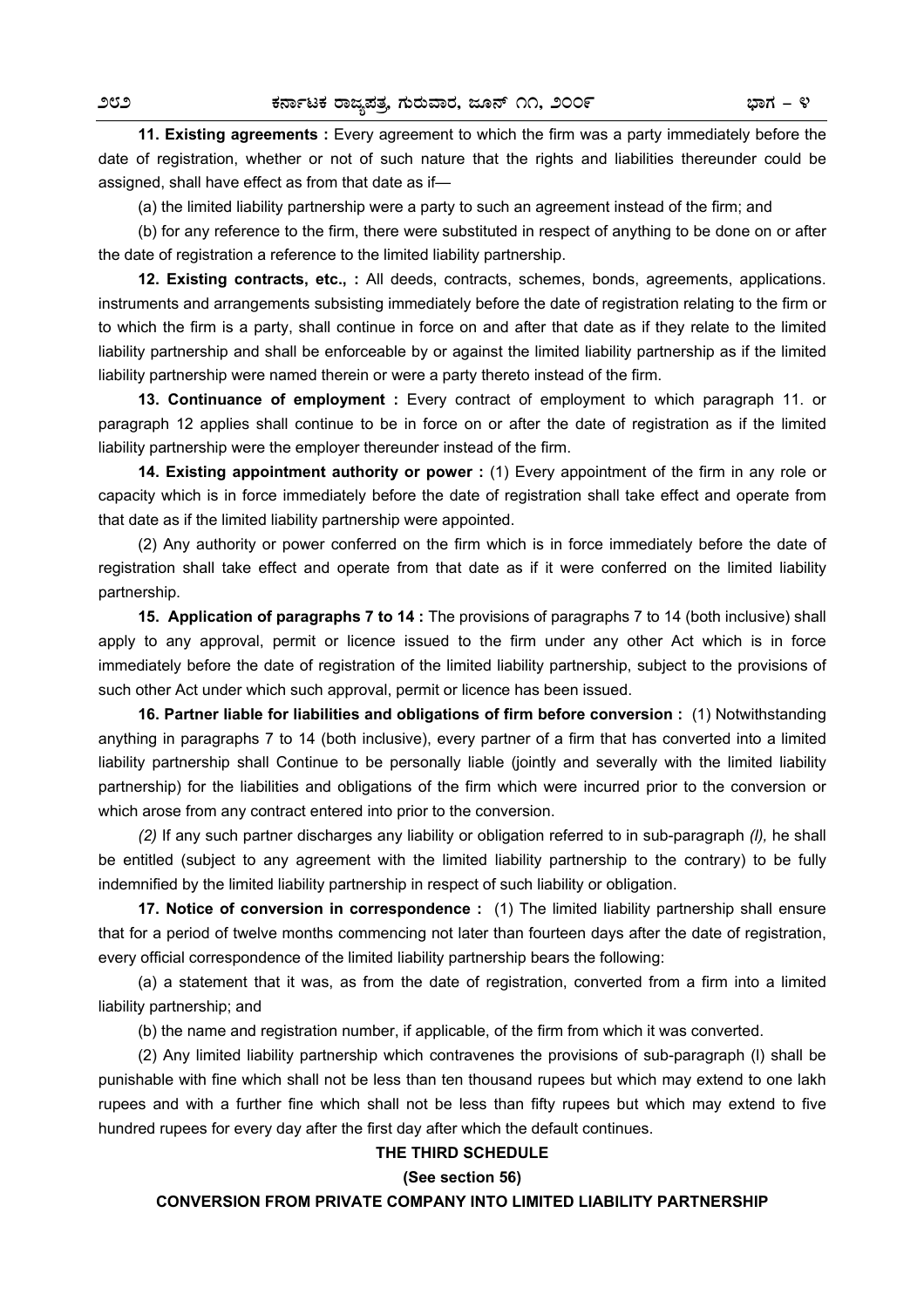**1. Interpretation :** In this Schedule, unless the context otherwise requires, —

(a) "company" means a private company as defined in clause (iii) of sub-section (1) of section 3 of the Companies Act, 1956 (1 of 1956) ;

(b) "convert", in relation to a private company converting into a limited liability partnership, means a transfer of the property, assets, interests, rights, privileges, liabilities, obligations and the undertaking of the private company to the limited liability partnership in accordance with this Schedule.

**2. Eligibility for conversion of private companies into limited liability partnership :**  (1) A company may convert into a limited liability partnership by complying with the requirements as to the conversion set out in this Schedule.

(2) A company may apply to convert into a limited liability partnership in accordance with this Schedule if and only if—

(a) there is no security interest in its assets subsisting or in force at the time of application; and

(b) the partners of the limited liability partnership to which it converts comprise all the shareholders of the company and no one else.

(3) Upon such conversion, the company, its shareholders, the limited liability partnership into which the company has converted and the partners of that limited liability partnership shall be bound by the provisions of this Schedule that are applicable to them.

**3. Statements to be filed :** A company may apply to convert into a limited liability partnership by filing with the Registrar —

(a) a statement by all its shareholders in such form and manner to be accompanied by such fees as the Central Government may prescribe, containing the following particulars, namely:—

(i) the name and registration number of the company;

(ii) the date on which the company was incorporated; and

(b) incorporation document and statement referred to in section 11.

**4. Registration of conversion :** On receiving the documents referred to in paragraph 3, the Registrar shall, subject to the provisions of this Act and the rules made thereunder, register the documents and issue a certificate of registration in such form as the Registrar may determine stating that the limited liability partnership is, on and from the date specified in the certificate, registered under this Act:

Provided that the limited liability partnership shall, within fifteen days of the date of registration, inform the concerned Registrar of Companies with which it was registered under the provisions of the companies Act, 1956 (1 of 1956) about the conversion and of the particulars of the limited liability partnership in such form and manner as the Central Government may Prescribes

**5. Registrar may refuse to register :** (1) Nothing in this Schedule shall be construed as to require the Registrar to register any limited liability partnership if he is not satisfied with the particulars or other information furnished under the provisions of this Act:

Provided that an appeal may be made before the Tribunal in case of refusal of registration by the Registrar.

(2) The Registrar may, in any particular case, require the documents referred to in paragraph 3 to be verified in such manner, as he considers fit.

**6. Effect of registration :** On and from the date of registration specified in the certificate of registration issued under paragraph 4-

(a) there shall be a limited liability partnership by the name specified in the certificate of registration registered under this Act;

(b) all tangible (movable or Immovable) and Intangible property vested in the company, all assets,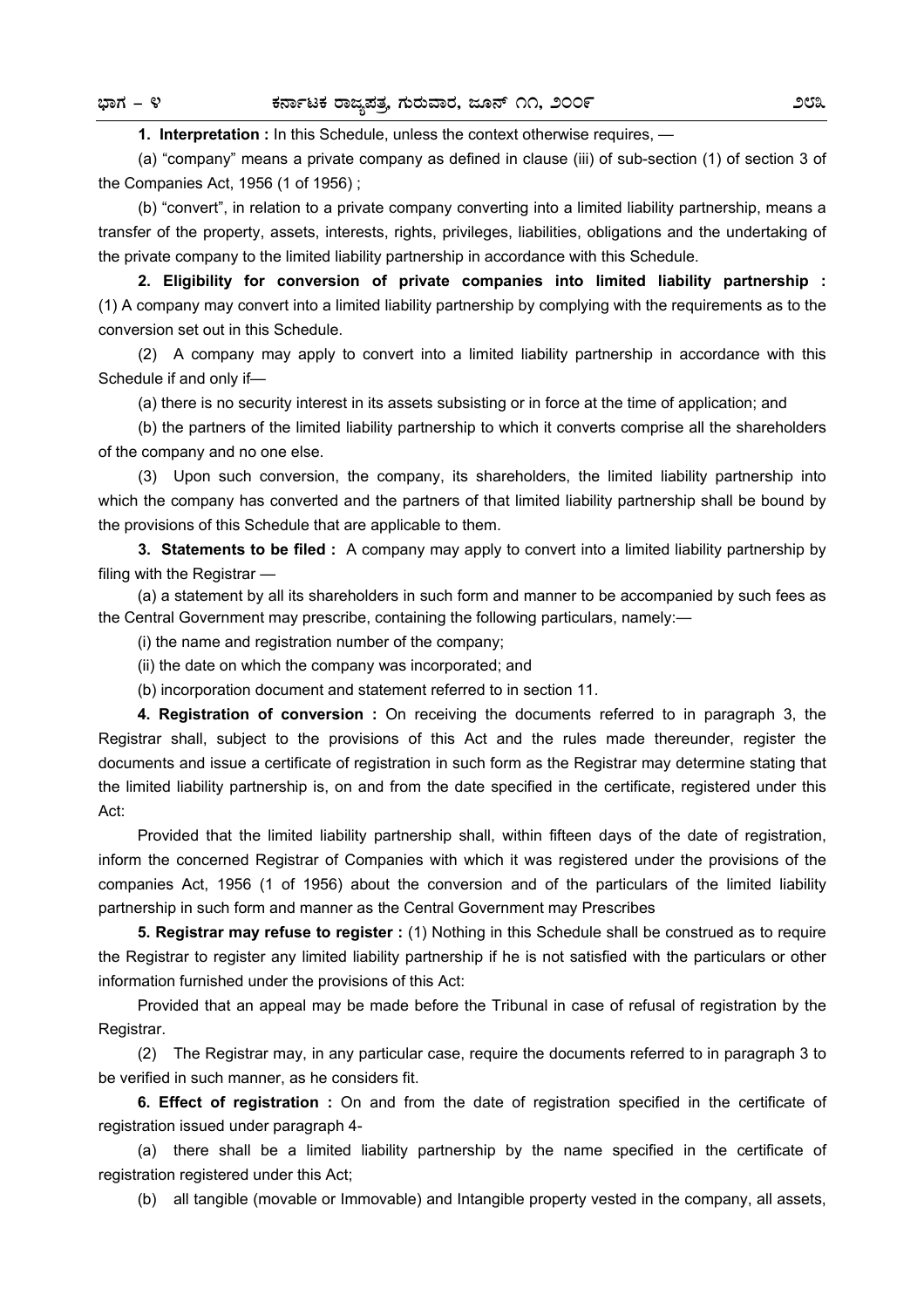interests, rights, privileges, liabilities, obligations relating to the company and the whole of the undertaking of the company shall be transferred to and shall vest in the limited liability partnership without further assurance, act or deed; and

(c) the company shall be deemed to be dissolved and removed from the records of the Registrar of Companies.

**7. Registration in relation to property :** If any property to which clause *(b)* of paragraph 6 applies is registered with any authority, the limited liability partnership shall, as soon as practicable, after the date of registration, take all necessary steps as required by the relevant authority to notify the authority of the conversion and of the particulars of the limited liability partnership in such form and manner as the authority may determine.

**8. Pending procceedings :** All proceedings by or against the company which are pending before any Court, Tribunal or other authority on the date of registration may be continued, completed and enforced by or against the limited liability partnership.

**9. Continuance of conviction, ruling order or judgment :** Any conviction, ruling, order or judgment of any Court, Tribunal or other authority in favour of or against the company may be enforced by or against the limited liability partnership.

**10. Existing agreements :** Every agreement to which the company was a party immediately before the date of registration, whether or not of such nature that the rights and liabilities thereunder could be assigned, shall have effect as from that date as if—

(a) the limited liability partnership were a party to such an agreement instead of the company; and

(b) for any reference to the company, there were substituted in respect of anything to be done on or after the date of registration a reference to the limited liability partnership.

**11. Existing contracts, etc :** All deeds, contracts, schemes, bonds, agreements, applications, instruments and arrangements subsisting immediately before the date of registration relating to the company or to which the company is a party shall continue in force on and after that date as if they relate to the limited liability partnership and shall be enforceable by or against the limited liability partnership as if the limited liability partnership were named therein or were a party thereto instead of the company.

**12. Continuance of employment :** Every contract of employment to which paragraph 10 or paragraph 11 applies shall continue in force on or after the date of registration as if the limited liability partnership were the employer thereunder instead of the company.

**13. Existing appointment authority or power :** (1) Every appointment of the company in any role or capacity which is in force immediately before the date of registration shall take effect and operate from that date as if the limited liability partnership were appointed.

(2) Any authority or power conferred on the company which is in force immediately before the date of registration shall take effect and operate from that date as if it were conferred on the limited liability partnership.

**14. Application of paragraphs 6 to 13:** The provisions of paragraphs 6 to 13 (both inclusive) shall apply to any approval, permit or licence issued of the company under any other Act which is in force immediately before the date of registration of the limited liability partnership, subject to the provisions of such other Act under which such approval, permit or licence has been issued.

**15. Notice of conversion in correspondence :** (1) The limited liability partnership shall ensure that for a period of twelve months commencing not later than fourteen days after the date of registration, every official correspondence of the limited liability partnership bears the following, namely:—

(a) a statement that it was, as from the date of registration, converted from a company into a limited liability partnership; and

(b) the name and registration number of the company from which it was converted.

(2) Any limited liability partnership which contravenes the provisions of sub-paragraph (I) shall be punishable with fine which shall not be less than ten thousand rupees but which may extend to one lakh rupees and with a further fine which shall not be less than fifty rupees but which may extend to five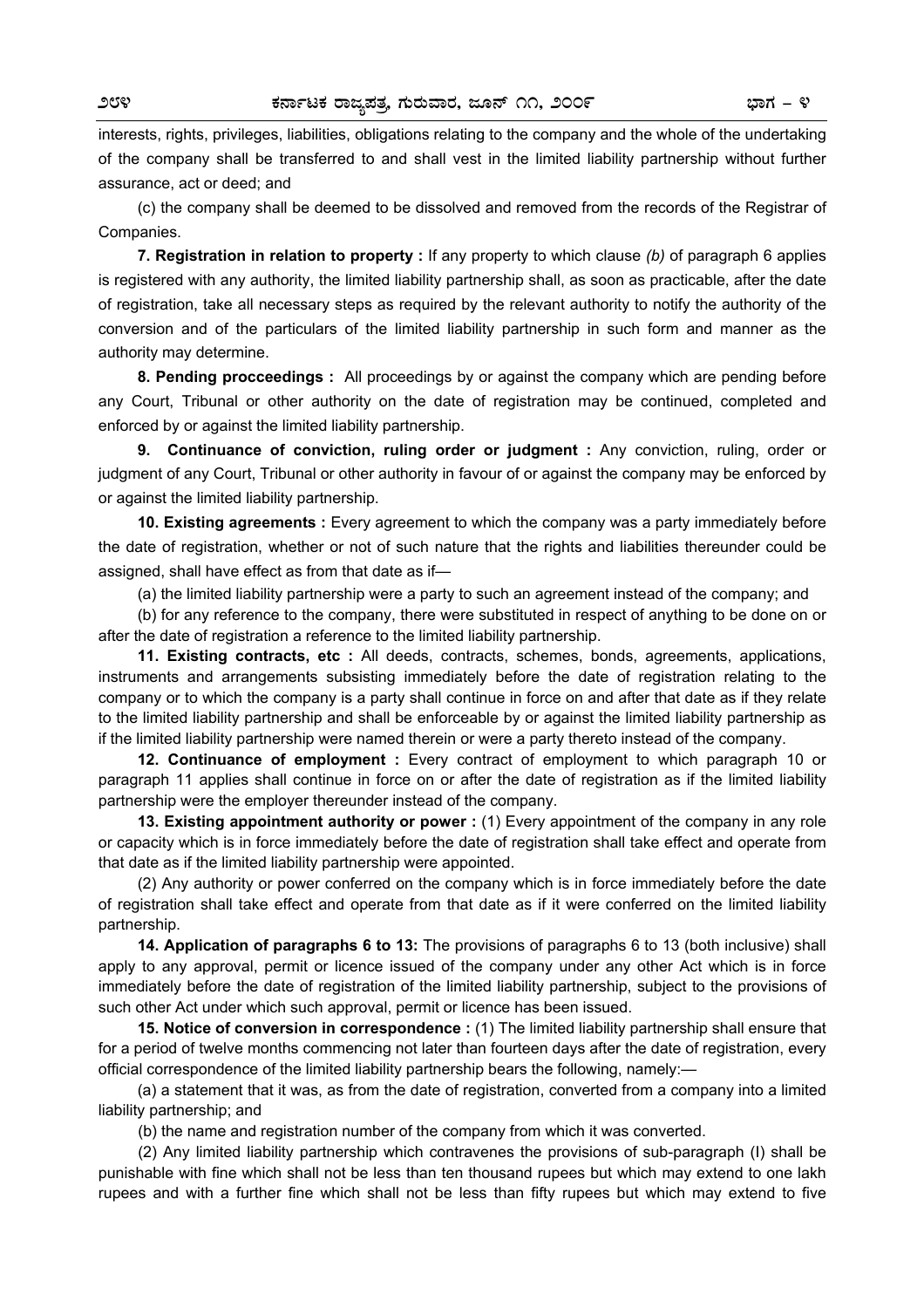hundred rupees for every day after the first day after which the default continues.

### **THE FOURTH SCHEDULE**

### **(See section 57)**

### **CONVERSION FROM UNLISTED PUBLIC COMPANY INTO LIMITED LIABILITY PARTNERSHIP**

**1. Interpretation :** (I) In this Schedule, unless the context otherwise requires,

(a) "company" means an unlisted public company;

(b) "convert", in relation to a company converting into a limited liability partnership, means a transfer of the property, assets, interests, rights, privileges, liabilities, obligations and the undertaking of the company to the limited liability partnership in accordance with the provisions of this Schedule;

(c) "listed company" means a listed company as defined in the Securities Exchange Board of India (Disclosure and Investor Protection) Guidelines, 2000 issued by the Securities and Exchange Board of India under section 11 of the Securities and Exchange Board of India Act, 1992 (15 of 1992);

(d) "unlisted public company" means a company which is not a listed company.

**2. Conversion of company into a limited liability partnership:** (1) A company may convert into a limited liability partnership by complying with the requirements as to the conversion set out in this Schedule.

(2) Upon such conversion, the company, its shareholders, the limited liability partnership into which the company has converted and the partners of that limited liability partnership shall be bound by the provisions of this Schedule that are applicable to them.

**3. Eligibility for conversion :** A company may apply to convert into a limited liability partnership in accordance with the provisions of this Schedule if and only if—

(a) there is no security interest in its assets subsisting or in force at the time of application; and

(b) the partners of the limited liability partnership to which it converts comprise all the shareholders of the company and no one else.

**4. Statements to be filed :** A company may apply to convert into a limited liability partnership by filing with the Registrar—

(a) a statement by all its shareholders in such form and manner to be accompanied by such fee as the Central Government may prescribe containing the following particulars, namely:—

- (i) the name and registration number of the company;
- (ii) the date on which the company was incorporated; and
- (b) incorporation document and statement referred to in section 11.

**5. Registration of conversion :** On receiving the documents referred to in paragraph 4, the Registrar shall, subject to the provisions of this Act, and the rules made thereunder, register the documents and issue a certificate of registration in such form as the Registrar may determine stating that the limited liability partnership is, on and from the date specified in the certificate, registered under this Act:

Provided that the limited liability partnership shall, within fifteen days of the date of registration, inform the concerned Registrar of Companies with which it was registered under the provisions of the Companies Act, 1956 (1 of 1956) about the conversion and of the particulars of the limited liability partnership in such form and manner as the Central Government may prescribe.

**6. Registrar may refuse to register :** (1) Nothing in this Schedule shall be construed as to require the Registrar to register any limited liability partnership if he is not satisfied with the particulars or other information furnished under the provisions of this Act:

Provided that an appeal may be made before the Tribunal in case of refusal of registration by the Registrar.

(2) The Registrar may, in any particular case, require the documents referred to in paragraph 4 to be verified in such manner, as he considers fit.

**7. Effect of registration :** On and from the date of registration specified in the certificate of registration issued under paragraph 5-

(a) there shall be a limited liability partnership by the name specified in the certificate of registration registered under this Act;

(b) all tangible (movable or immovable) and intangible property vested in the company, all assets, interests, rights, privileges, liabilities, obligations relating to the company and the whole of the undertaking of the company shall be transferred to and shall vest in the limited liability partnership without further assurance, act or deed; and